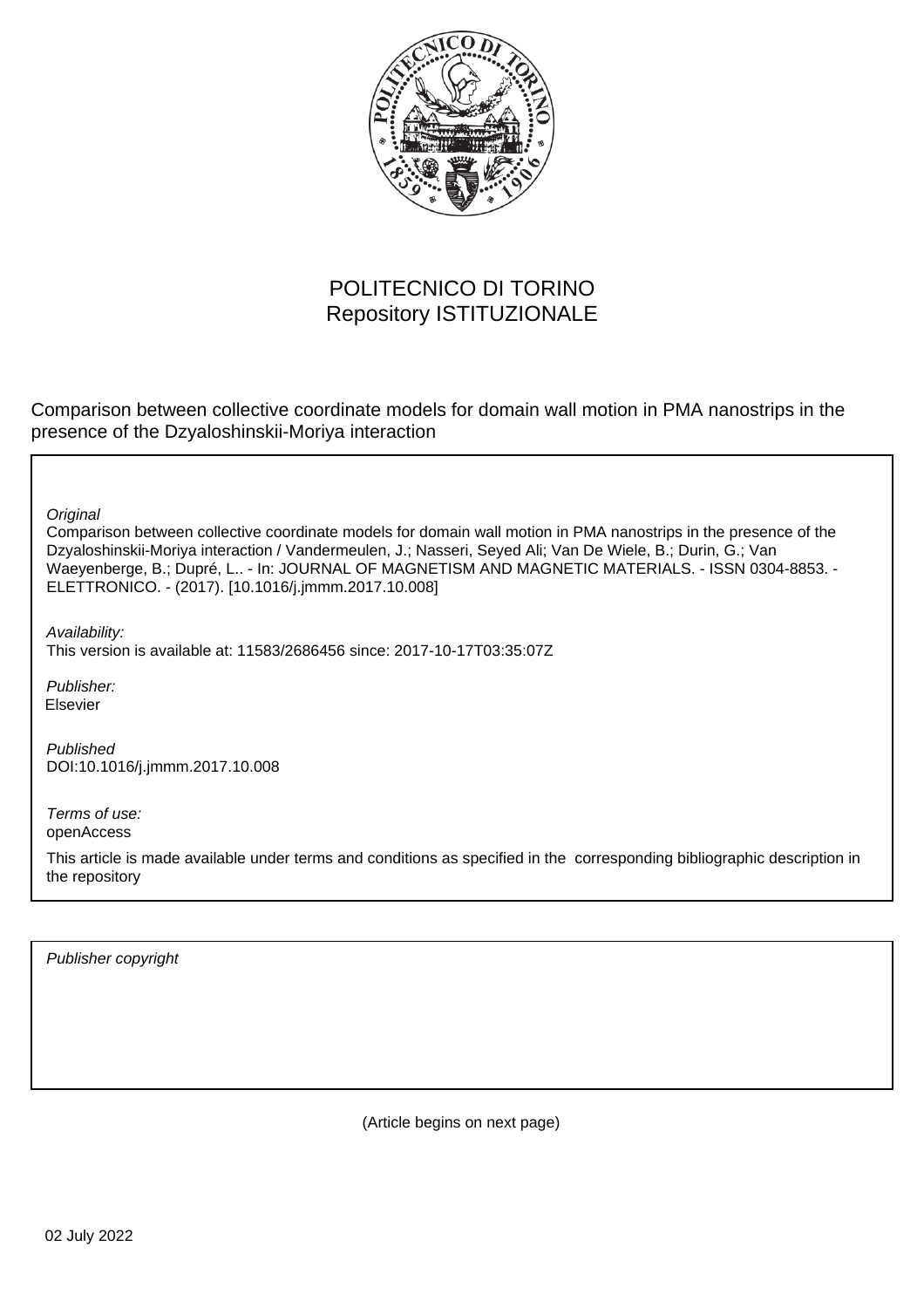# Accepted Manuscript

Comparison between collective coordinate models for domain wall motion in PMA nanostrips in the presence of the Dzyaloshinskii-Moriya interaction

J. Vandermeulen, S.A. Nasseri, B. Van de Wiele, G. Durin, B. Van Waeyenberge, L. Dupré

| \$0304-8853(17)31247-7                     |
|--------------------------------------------|
| https://doi.org/10.1016/j.jmmm.2017.10.008 |
| MAGMA 63222                                |
|                                            |





Please cite this article as: J. Vandermeulen, S.A. Nasseri, B. Van de Wiele, G. Durin, B. Van Waeyenberge, L. Dupré, Comparison between collective coordinate models for domain wall motion in PMA nanostrips in the presence of the Dzyaloshinskii-Moriya interaction, *Journal of Magnetism and Magnetic Materials* (2017), doi: [https://doi.org/](https://doi.org/10.1016/j.jmmm.2017.10.008) [10.1016/j.jmmm.2017.10.008](https://doi.org/10.1016/j.jmmm.2017.10.008)

This is a PDF file of an unedited manuscript that has been accepted for publication. As a service to our customers we are providing this early version of the manuscript. The manuscript will undergo copyediting, typesetting, and review of the resulting proof before it is published in its final form. Please note that during the production process errors may be discovered which could affect the content, and all legal disclaimers that apply to the journal pertain.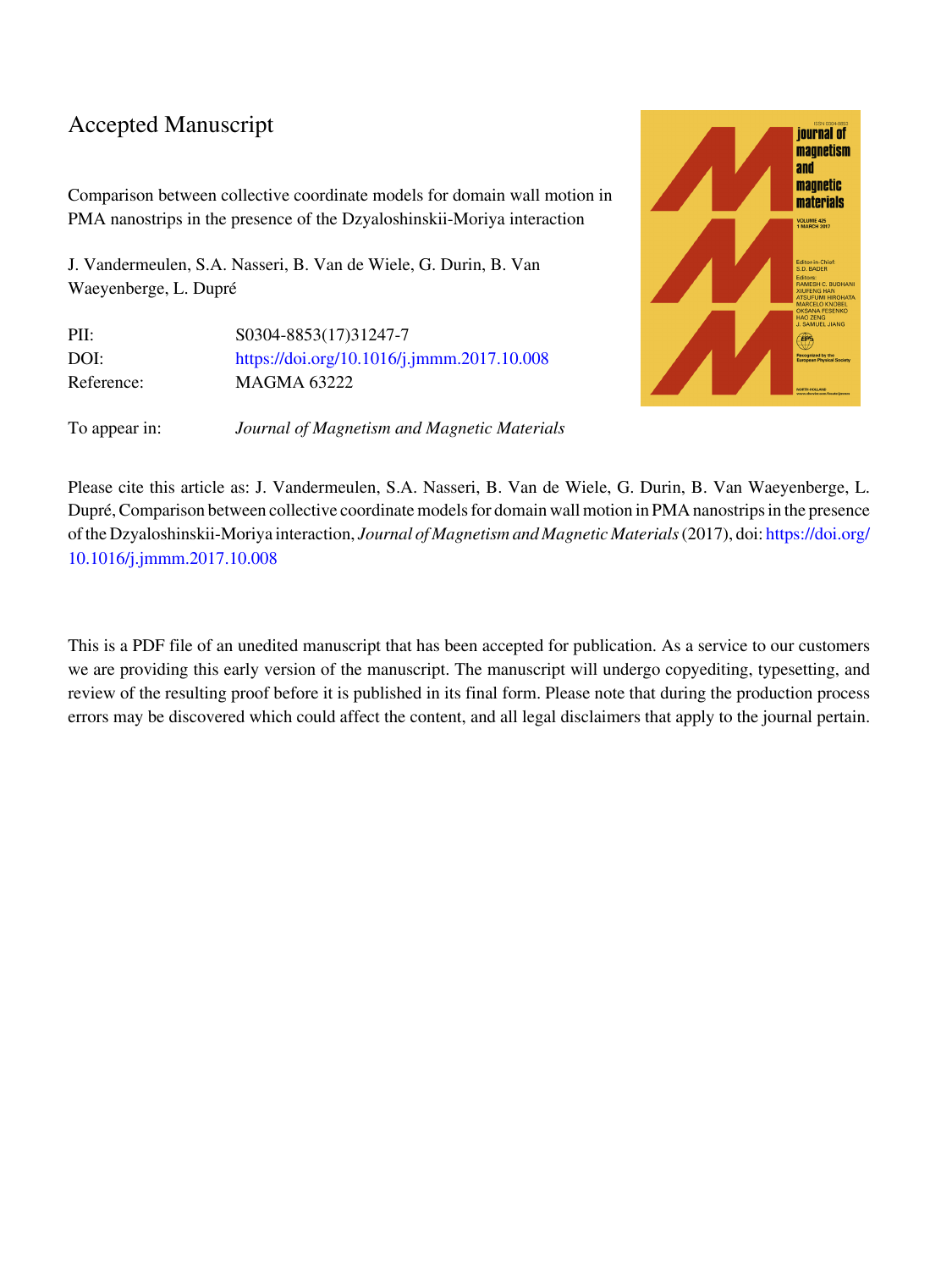# Comparison between collective coordinate models for domain wall motion in PMA nanostrips in the presence of the Dzyaloshinskii-Moriya interaction

J. Vandermeulen<sup>a,b,1,\*</sup>, S. A. Nasseri<sup>c,d,1,\*</sup>, B. Van de Wiele<sup>a</sup>, G. Durin<sup>c,e</sup>, B. Van Waeyenberge<sup>b</sup>, L. Dupré<sup>a</sup>

*<sup>a</sup>Department of Electrical Energy, Metals, Mechanical Constructions and Systems, Ghent University, Technologiepark 913, B-9052 Zwijnaarde, Belgium. <sup>b</sup>Department of Solid State Sciences, Ghent University, Krijgslaan 281-S1, B-9000 Gent, Belgium.*

*c ISI Foundation, Via Alassio 11*/*c, 10126 Torino, Italy.*

*<sup>d</sup>Politecnico di Torino, Corso Duca degli Abruzzi 24, 10129 Torino, Italy. e Istituto Nazionale di Ricerca metrologica, Strada delle Cacce 91, 10135 Torino, Italy.*

### **Abstract**

Lagrangian-based collective coordinate models for magnetic domain wall (DW) motion rely on an ansatz for the DW profile and a Lagrangian approach to describe the DW motion in terms of a set of time-dependent collective coordinates: the DW position, the DW magnetization angle, the DW width and the DW tilting angle. Another approach was recently used to derive similar equations of motion by averaging the Landau-Lifshitz-Gilbert equation without any ansatz, and identifying the relevant collective coordinates afterwards. In this paper, we use an updated version of the semi-analytical equations to compare the Lagrangian-based collective coordinate models with micromagnetic simulations for field- and STT-driven (spin-transfer torque-driven) DW motion in Pt/CoFe/MgO and Pt/Co/AlO*<sup>x</sup>* nanostrips. Through this comparison, we assess the accuracy of the different models, and provide insight into the deviations of the models from simulations. It is found that the lack of terms related to DW asymmetry in the Lagrangian-based collective coordinate models significantly contributes to the discrepancy between the predictions of the most accurate Lagrangian-based model and the micromagnetic simulations in the field-driven case. This is in contrast to the STT-driven case where the DW remains symmetric.

*Keywords:* Magnetic DW motion, PMA material, Dzyaloshinskii-Moriya interaction, Landau-Lifshitz-Gilbert equation, Nanowires

*PACS:* 71.70.Gm, 75.60.Ch, 75.78.Fg, 75.78.Cd

## **1. Introduction**

Manipulating magnetic domain walls (DWs) within nanostructures is essential for many applications in the development of spintronic logic [1–3], memory [4–6] and sensing devices [7]. Potential advantages of these and other devices which use magnetic moments to carry information include low power dissipation, non-volatile data retention, radiation hardness, faster manipulation of data, high areal densities and a reduced need for mechanical parts. These advantages have led to increased interest within the scientific community in qualitatively or quantitatively describing magnetic DW motion under applied fields and currents.

Both qualitative and quantitative descriptions rely on the Landau-Lifshitz-Gilbert (LLG) equation which expresses how the magnetization varies in space and time. In micromagnetic simulations, the ferromagnetic system is divided into many cells and the LLG equation is subsequently solved in each cell at every timestep, giving rise to a huge number of degrees of freedom. While this results in the most accurate description

∗Corresponding authors

(J. Vandermeulen), ali.nasseri@isi.it (S. A. Nasseri)

of DW dynamics, more quantitative insight in DW dynamics is provided by theoretical models which describe the DW in terms of a limited number of variables. Here, we distinguish between Lagrangian-based [8–12] and semi-analytical [13–16] collective coordinate models (CCMs).

Lagrangian-based CCMs have the advantage that they are predictive and computationally very cost-effective; to evaluate the DW variables and the equations of motion, no micromagnetic simulations are needed. Moreover, they are very useful for early design analysis, conceptual studies or back-of-theenvelope calculations. The equations of motion typically rely on an ansatz which characterizes the spin texture of interest. Already in 1972, when micromagnetic simulation tools were not yet available, Slonczewski used a Lagrangian approach to propose the first collective coordinate model to analyze DW motion in perpendicularly magnetized materials (the  $q - \phi$  model) [8]. This model relates the DW position *q* and supposedly uniform magnetization of the DW to the different magnetic interactions. The  $q - \phi$  model is also called the 1D model, as the whole motion can be characterized by the in-plane magnetization angle φ.

Thiaville and Nakatani later extended this model to in-plane systems and introduced the DW width  $(\Delta)$  as an additional time varying coordinate, leading to the  $q - \phi - \Delta$  model [11]. Due to

*Email addresses:* jasper.vandermeulen@ugent.be

<sup>&</sup>lt;sup>1</sup>J. Vandermeulen and S. A. Nasseri contributed equally to this work.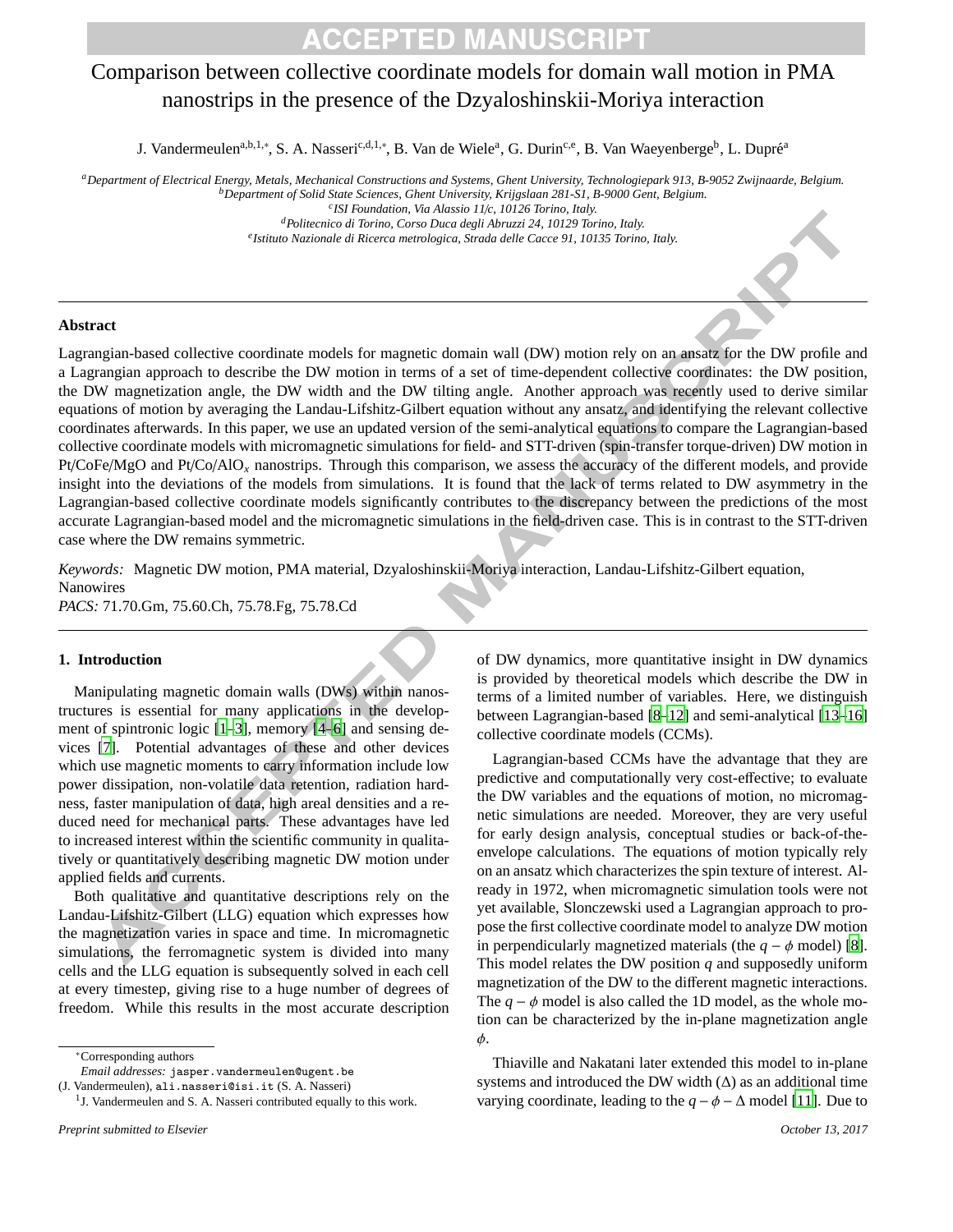the interest in current-driven DW motion at the time, the spintransfer torque (STT) mechanism was also added to these models [9, 10].

Recent studies on heterostructures of ultrathin ferromagnets sandwiched between a heavy metal layer and an oxide have highlighted the importance of the Dzyaloshinskii-Moriya interaction (DMI) [17, 18], which stabilizes chiral DWs [19–22]. These chiral domains are of Néel or semi-Néel character depending on the strength of the DMI, while similar systems without this interaction will have Bloch DWs. The change in DW structure leads to extension of the Walker Breakdown towards higher excitation strengths [23], and also to tilting of the DW during motion [12]. While micromagnetic simulations of these heterostructures are in agreement with experiments [24], conventional Lagrangian-based CCMs ( $q - \phi$  and  $q - \phi - \Delta$ ) fail to reproduce the results [12, 25]. To overcome this issue, Boulle developed a tilted Lagrangian-based CCM (the  $q - \phi - \gamma$  model with  $\chi$  the tilt angle of the DW in respect to the wire) to describe DW motion in PMA nanowires with DMI [12].

Since Lagrangian-based CCMs rely on an ansatz for the domain wall profile, they are inevitably limited by this constraint and do not describe the full details of DW dynamics. On the other hand, micromagnetic simulations which take the full complexity of DW dynamics into account, are hard to interpret. To bridge the gap between both, we recently introduced a semianalytical approach to derive similar equations of motion for the DW which could be interpreted in the context of collective coordinates [13]. The earliest versions were able to succesfully describe DW dynamics in in-plane magnetized and PMA nanostrips, taking into account effects due to the finite temperature and disorder [13–15]. More recently, this approach was extended to account for DMI [16].

In this paper, we present a four collective coordinate model  $(q - \phi - \chi - \Delta)$  derived based on the Lagrangian approach. This model is compared to previous Lagrangian-based models. Using an improved semi-analytical approach, it is compared to micromagnetic simulations to assess its accuracy and to gain further understanding of the limitations of the models derived based on the Lagrangian approach.

### **2. The LLG and energy equation**

Magnetization dynamics in ferromagnetic materials are governed by the Landau-Lifshitz-Gilbert (LLG) equation with additional terms added to account for other interactions such as the Spin Transfer Torque (STT). We follow the description developed by Berger [26] and refined by Zhang and Li [27] to account for this interaction. The full equation reads

$$
\frac{\partial \mathbf{m}}{\partial t} = \frac{\gamma_0}{1 + \alpha^2} \mathbf{H}_{\text{eff}} \times \mathbf{m} + \frac{\alpha \gamma_0}{1 + \alpha^2} \mathbf{m} \times (\mathbf{H}_{\text{eff}} \times \mathbf{m}) \n+ \frac{\beta - \alpha}{1 + \alpha^2} \mathbf{m} \times (\mathbf{u} \cdot \nabla) \mathbf{m} \n+ \frac{(1 + \alpha \beta)}{1 + \alpha^2} \mathbf{m} \times (\mathbf{m} \times ((\mathbf{u} \cdot \nabla) \mathbf{m}))
$$
\n(1)

in which  $\gamma_0 = \mu_0 \gamma$ , with  $\gamma$  the gyromagnetic ratio and  $\mu_0$ the permeability of vacuum,  $\mathbf{m} = \mathbf{M}/M_s$  is the normalized

magnetization vector with *M*<sup>s</sup> the saturation magnetization,  $\mathbf{H}_{\text{eff}} = -\frac{1}{\mu_0 M_s} \frac{\delta E}{\delta \mathbf{m}}$  with *E* the total energy is the effective magnetic field acting on the magnetization and  $\alpha$  is the phenomenological Gilbert damping [28]. The second and third line in (1) include the adiabatic and non-adiabatic spin transfer torques (STTs) induced by the injection of spin polarized currents [10, 26, 27, 29–35]. We assume that the thickness of the magnetic layer is much larger than the heavy metal layer and hence, neglect the effect of spin orbit torques arising from the interface between the heavy metal layer and the ferromagnet. In the STT terms,  $\beta$  is the nonadiabaticity coefficient and **u** = −*b*<sub>*J*</sub>**J** with  $b_J = \frac{P g \mu_B}{2(-e) M_s (1+\beta^2)}$  is the velocity directed along the direction of electron motion, with  $e = -1.602 \times 10^{-19}C$  the electron charge, *g* the Landé factor,  $\mu$ <sub>B</sub> the Bohr magneton, *J* denoting current density and *P* denoting the polarization rate of the current.

Finally, the effective field in equation  $(1)$  is related to the energy of the different interactions through  $\mathbf{H}_{\text{eff}} = -\frac{1}{\mu_0 M_s} \frac{\delta E}{\delta \mathbf{m}}$ . In the presence of an applied field, the total energy density of the system can be written as

$$
E = A \sum_{i=1}^{3} |\nabla m_i|^2 + K_0 + K_0 m_{ip}^2 - \frac{Magneto statistics}{2} \mathbf{H}_{ms} \cdot \mathbf{m}
$$
  
+ 
$$
\frac{\text{DMI}}{\mathbf{D}(m_z \nabla . \mathbf{m} - (\mathbf{m} . \nabla) m_z) - \mu_0 M_s \mathbf{H}_{ext} \cdot \mathbf{m}}
$$
(2)

with **m**ip the in-plane magnetization vector. Here, *A* is the exchange constant,  $K_0$  is an anisotropy constant,  $K_U$  is the uniaxial anisotropy constant, **H**ms is the demagnetizing field and  $\dot{H}_{ext}$  is the externally applied field. The demagnetizing field can be calculated as  $\mathbf{H}_{\text{ms}} = -\hat{N} \cdot M_{\text{s}} \mathbf{m}$  where  $\hat{N}$  is the demagnetizing tensor. *D* is an uniform constant signifying the strength of the Dzyaloshinskii-Moriya interaction (DMI) with symmetries taken into account [23, 36, 37]. From equation (2), we derive that

$$
\mathbf{H}_{\text{eff}} = -\frac{1}{\mu_0 M_s} \frac{\delta E}{\delta \mathbf{m}}
$$
(3)  
\n
$$
= \mathbf{H}_{\text{ext}} + \mathbf{H}_{\text{ani}} + \mathbf{H}_{\text{ms}} + \mathbf{H}_{\text{DMI}} + \mathbf{H}_{\text{exch}}
$$
  
\n
$$
= \sum_{i=1}^{3} H_{\text{ext},i} \mathbf{e}_i + \frac{2K_U}{\mu_0 M_s^2} M_s m_z \mathbf{e}_z
$$
 (3)  
\n
$$
+ \frac{2D}{\mu_0 M_s} [\nabla m_z - (\nabla \cdot \mathbf{m}) \mathbf{e}_z] + \frac{2A}{\mu_0 M_s} \sum_{i=1}^{3} \nabla^2 m_i \mathbf{e}_i.
$$

#### **3. The Lagrangian-based collective coordinate models**

As illustrated in Fig. 1 (a), the normalized magnetization vector in spherical coordinates is expressed as

$$
\mathbf{m} = (\cos \phi \sin \theta, \sin \phi \sin \theta, \cos \theta). \tag{4}
$$

Using a Lagrangian approach, we switch from a description of the magnetization at every point in space and time (the LLG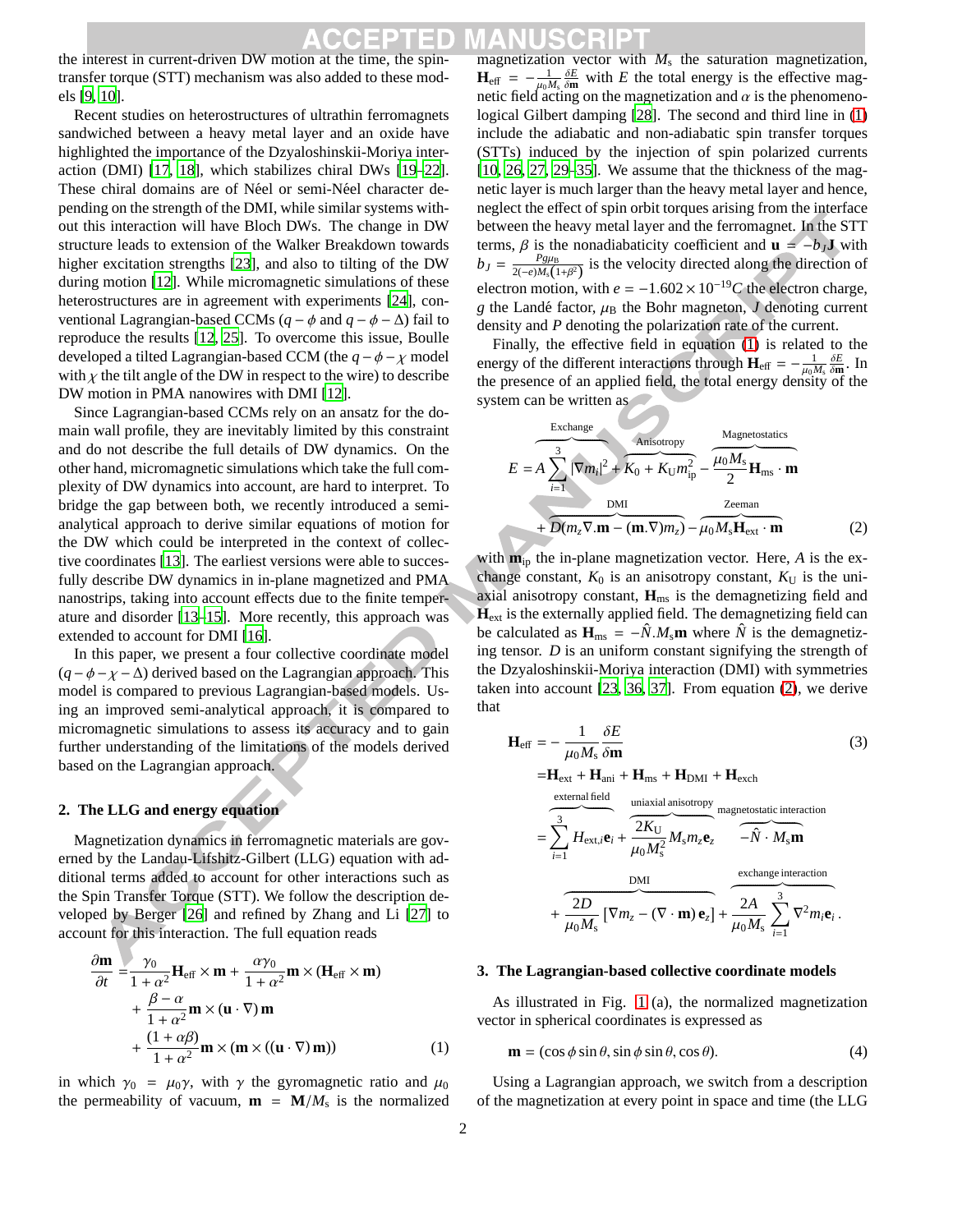

Figure 1: (a) The spherical coordinates φ and θ of the normalized magnetization vector **m** and its projection on the *xy*-plane, i.e. the in-plane magnetization vector  $\mathbf{m}_{\text{ip}}$ . (b) The collective coordinates used in the Lagrangian-based CCMs: the DW position *q*, the in-plane magnetization angle  $\phi$  at the center of the DW ( $\mathbf{m} = \mathbf{m}_{\text{ip}}$ ), the geometrical tilting angle  $\chi$  and the DW width  $\Delta$ .

equation given by (1)), to a description of more collective features of the DW. Based on micromagnetic simulations and experimental observations, the following time-dependent collective coordinates were identified for describing DW motion in such systems:

- (i) The position of the center of the DW  $(q)$ ;
- (ii) The in-plane magnetization angle at the center of the DW  $(\phi)$ ;
- (iii) The DW width  $(\Delta)$ ; and
- (iv) The tilt angle of the DW with respect to the width of the wire  $(\chi)$ .

The coordinates above are depicted in Fig. 1 (b). Hence, the three-dimensional DW dynamics is described as the dynamics of a point particle to which the collective coordinates are allocated. In other words, we remove the spatial dependence of DW dynamics. Different combinations of these coordinates have been previously used to derive Lagrangian-based CCMs for DW motion [8, 11, 12]. Here, all four coordinates are included in a single model.

In order to introduce a DW into the Lagrangian system of equations and switch from a description in the spatial coordinate system to one based on collective coordinates, the two coordinate systems need to be linked. Traditionally, the Bloch profile (derived based on consideration of exchange and anisotropy energies) has been used to relate the local coordinates with the collective coordinates [8, 11]. Studies on PMA systems with DMI have shown that this profile can be used in these systems as well [22]. Here, we use a tilted version of this ansatz [12]

$$
\begin{cases}\n\theta(x, y, t) = 2 \arctan \left[ \exp \left( \frac{(x - q(t)) \cos \chi(t) + y \sin \chi(t)}{\Delta(t)} \right) \right] \\
\phi(x, y, t) = \phi(t).\n\end{cases}
$$
\n(5)

along with the assumption that the direction of the in-plane component of magnetization **m**ip is uniform inside the DW. Using this ansatz,  $\theta$  ranges from 0 to  $\pi$  (which is equivalent to  $m_z$ ) going from 1 to −1). Introducing this ansatz constrains the magnetization dynamics in order to maintain the DW as a rigid object. This is not necessarily the case, especially near the edges of the nanowire. However, this assumption is justified since we show in AppendixD that the edge effects have a rather small effect on the equations of motion.

For simplicity, this paper will only use the form of the ansatz presented above. When the left domain is pointing along the negative *z*-direction, the ansatz needs to be adjusted to  $\theta(x, y, t) = 2 \arctan \left[ \exp \left( -\frac{(x - q(t)) \cos \chi(t) + y \sin \chi(t)}{\Delta(t)} \right) \right]$ , which will  $\Delta(t)$ affect some of the terms in the equations. Alternatively, the coordinate system may be rotated to find equivalent equations for the motion of the DW. Moreover, we also assume that the magnetization inside the DW points along the positive *x*direction without excitation, which is valid for a large enough DMI strength  $(D < 0)$  (cases studied in this paper). For cases where  $D > 0$  and larger than a threshold value, the coordinate  $\phi$  should be replaced by  $\pi + \phi$  to take the initial configuration of the DW into account. In this case, the ansatz for  $\theta$  does not change.

The demagnetizing factors used in the model may be calculated based on the geometry of the system using ellipsoidal approximations of the DW volume [38]. As a consequence of this ellipsoidal approximation, the demagnetizing factors act on the DW through the  $(\phi - \chi)$ -angle instead of the magnetization angle  $(\phi)$ .

To remove the spatial dependence of the energy terms, the Lagrangian and dissipation function of the system are integrated in the *x* and *y* direction using the ansatz. In AppendixA, the equations of motion of the four collective coordinate model are listed along with more details about the derivation of these equations and the differences with the equations of motion of other Lagrangian-based CCMs.

## **4. The semi-analytical approach**

Alternatively, a semi-analytical model can be developed [16], based on averaging the LLG-equation. To this end, the *locally* varying effective field (3) is first properly averaged *over the DW volume* and substituted in the LLG equation. Then, the LLG equation is again averaged over the domain wall volume to obtain equations of motion with DW variables which are quantified by extracting them from simulations. Compared to our initial model [16], the semi-analytical approach is now improved to properly treat the effects of the DW asymmetry on the DW dynamics. In AppendixB, the semi-analytical approach and the derivation of the equations of motion are discussed in detail. Moreover, the DW variables extracted from the equations of motion are also discussed. Apart from the DW position *Q*, the averaged in-plane DW magnetization angle  $\Phi_{av}$  and its in-plane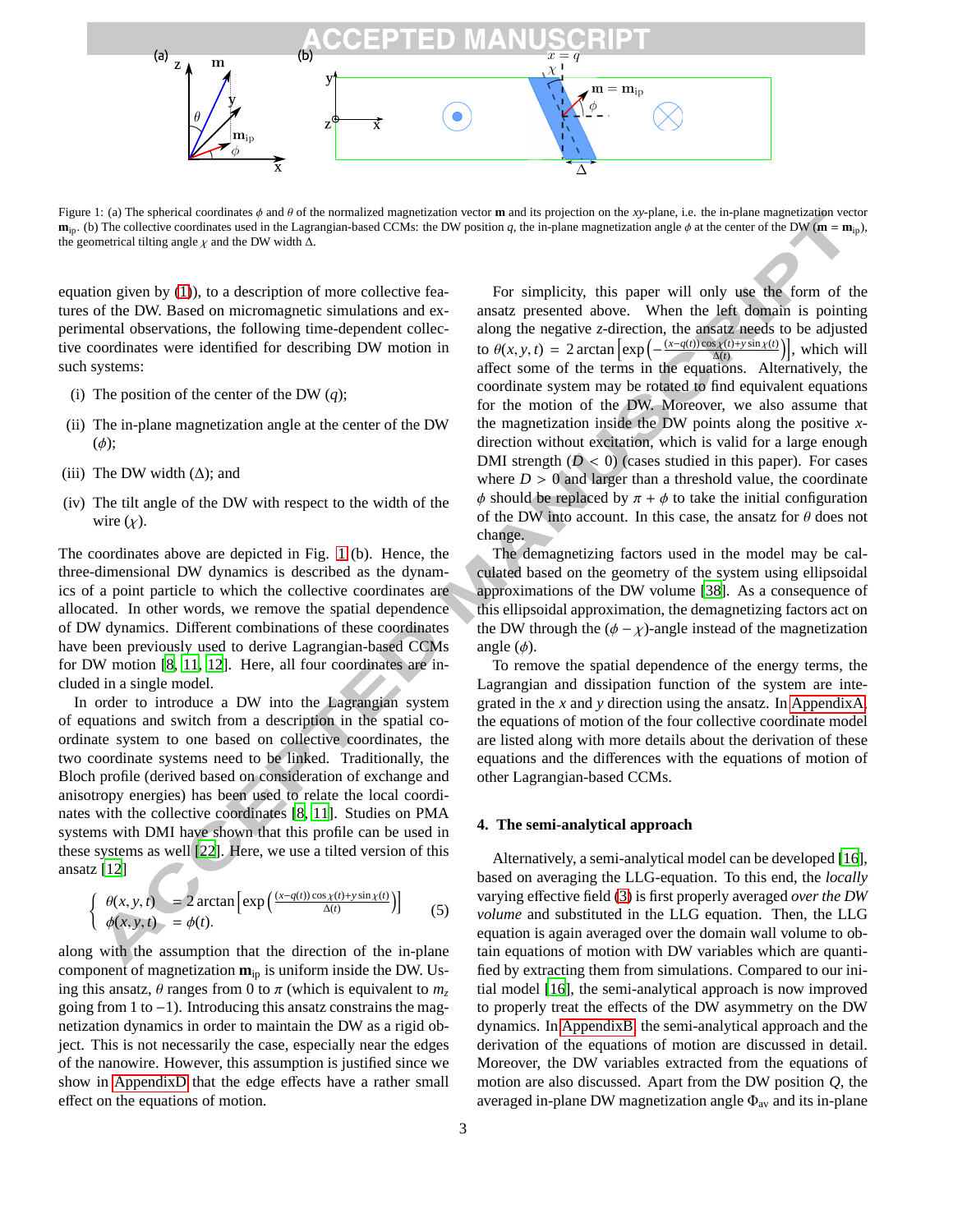weighted variant  $\Phi_{\text{av},w}$  are identified as well as the DW width ∆av and the geometrical tilting angle *X*av. Furthermore, we identify DW variables  $\kappa_{av}$  and its in-plane weighted variant  $\kappa_{av,w}$ describing the DW shape (AppendixC). We also identify three exchange related DW variables  $g_{x,av}$ ,  $g_{y,av}$  and  $g_{z,av}$ . The effective demagnetizing factors  $N_{\text{eff},x}$ ,  $N_{\text{eff},y}$  and  $N_{\text{eff},z}$  are determined from micromagnetic simulations as detailed in AppendixB.

To ensure that the semi-analytical equations of motion are in accordance with the micromagnetic simulations, we made an assessment of the semi-analytical model with micromagnetic simulations in AppendixD. Micromagnetic simulations were executed for both field-driven DW dynamics in Pt/CoFe/MgO and STT-driven DW dynamics in  $Pt/Co/AlO<sub>x</sub>$  as detailed in Subsection 5.2.

## **5. Comparison between the Lagrangian-based collective coordinate models and the semi-analytical model**

#### *5.1. The equations of motion*

To enable a comparison between the Lagrangian-based CCMs and micromagnetic simulations, we use the semianalytical approach and link the equations of motion in the semi-analytical approach with those in the four coordinate model. The velocity equation from both the semi-analytical approach and the four coordinate Lagrangian-based model can be written as

$$
\frac{1+\alpha^2}{\gamma_0} \frac{1}{P_{\Delta}} v = \alpha H_{\text{ext},z} + \frac{1+\alpha\beta}{\gamma_0} \frac{1}{P_{\Delta}} u_x
$$
  
+ 
$$
\frac{1}{P_{\kappa,\text{field}}} \left[ H_{\text{ext},x} \sin P_{\phi} - H_{\text{ext},y} \cos P_{\phi} \right]
$$
  
+ 
$$
M_{\rm s} P_{\text{ms}}
$$
  
- 
$$
\frac{2D}{\mu_0 M_{\rm s}} \frac{1}{P_{\Delta}} P_{\kappa,\text{DMI}} \left[ \sin P_{\phi} - \tan P_{\chi} \cos P_{\phi} \right]
$$
  
+ 
$$
\frac{2A}{\mu_0 M_{\rm s}} P_{\text{exch}}
$$
  
+ 
$$
\frac{1+\alpha^2}{\gamma_0} \frac{1}{P_{\Delta}} P_{\text{asym,v,1}} \tag{6}
$$

with the specific definition of the different parameters listed in Table 1.

Similarly, the change in magnetization angle can be written as

$$
\frac{1+\alpha^2}{\gamma_0} \dot{\Phi} = H_{\text{ext},z} + \frac{\beta - \alpha}{\gamma_0} \frac{1}{P_{\Delta}} u_x \n- \frac{\alpha}{P_{\kappa,\text{field}}} \left[ H_{\text{ext},x} \sin P_{\phi} - H_{\text{ext},y} \cos P_{\phi} \right] \n- \alpha M_s P_{\text{ms}} \n+ \alpha \frac{2D}{\mu_0 M_s} \frac{1}{P_{\Delta}} P_{\kappa,\text{DMI}} \left[ \sin P_{\phi} - \tan P_{\chi} \cos P_{\phi} \right] \n- \alpha \frac{2A}{\mu_0 M_s} P_{\text{exch}} \n+ P_{\text{asym},H_{\text{ext},z}}, \tag{7}
$$

while both equations can be combined to

$$
v + \frac{1}{\alpha} P_{\Delta} \dot{\Phi} = \frac{\gamma_0}{\alpha} P_{\Delta} H_{\text{ext},z} + \frac{\beta}{\alpha} u_x + P_{\text{asym},v,2}.
$$
 (8)

In the semi-analytical model,

$$
\dot{\Phi} = \frac{\langle m_{\text{ip}}^2 \frac{\partial \phi}{\partial t} \rangle}{\langle m_{\text{ip}}^2 \rangle} \tag{9}
$$

with  $\mathbf{m}_{ip}$  the in-plane magnetization vector and  $\phi$  the local inplane magnetization angle. On the other hand,  $\Phi = \dot{\phi}$  in the Lagrangian-based CCMs with  $\phi$  the uniform in-plane magnetization angle. Table 1 shows that, while the terms related to the Zeeman term are identical in both approaches, there are differences in the two descriptions in terms of magnetostatic terms. Furthermore, we can also assume that  $\Phi_{\text{av},w} \approx \Phi_{\text{av}}$  as outlined in AppendixD. Hence, demagnetizing terms in the semi-analytical model can be simplified to

$$
\frac{\kappa_{\text{av},w}}{\kappa_{\text{av}}} \left[ N_{\text{eff},y} \sin \Phi_{\text{av},w} \cos \Phi_{\text{av}} - N_{\text{eff},x} \cos \Phi_{\text{av},w} \sin \Phi_{\text{av}} \right]
$$
  

$$
\approx \frac{\kappa_{\text{av},w}}{\kappa_{\text{av}}} \left( N_{\text{eff},y} - N_{\text{eff},x} \right) \frac{\sin 2\Phi_{\text{av}}}{2}.
$$
 (10)

Now, the difference between the magnetostatic terms in both models is clear: while the semi-analytical model takes the effect of changes in the DW plane into account by both a scaling factor  $\frac{k_{\text{av},\text{w}}}{k_{\text{av}}}$  related to the DW shape and effective demagnetizing factors extracted from micromagnetic simulations, the Lagrangian-based model takes this change into account as a change in the effective angle the spin makes with the line  $m<sub>z</sub> = 0$ . Another observation is that the value of  $\kappa<sub>av</sub>$  from the semi-analytical approach is predicted to be  $\frac{\pi}{4} \approx 0.7854$  and  $\frac{2}{\pi} \approx 0.6366$  when comparing the prefactors  $\kappa_{\text{DM}}$  from the DMI terms and  $\kappa_{\text{field}}$  from the in-plane field terms, respectively. In AppendixC, we show that  $\kappa_{av}$  is a value between 0 and 1 and that  $\kappa_{av}$  depends on the domain wall shape, i.e. the change of  $m_z$  over the DW profile. We calculate that  $\kappa_{av} = \frac{2}{\pi} = \kappa_{field}$ after substituting the  $m_z$ -value of (4) in the expression for  $\kappa_{av}$ and using the ansatz (5) of the Lagrangian-based CCMs. It is also notable that the semi-analytical model has additional terms related to exchange and asymmetry which do not exist in the Lagrangian-based CCMs. DW asymmetry is rigorously defined in AppendixB.

#### *5.2. Numerical comparison*

### *5.2.1. Introduction*

Now, we compare the collective coordinate models with micromagnetic simulations, using the semi-analytical model to better understand the underlying reason for the shortcomings of these models. We distinguish between four different collective coordinate models: the  $q - \phi$ , the  $q - \phi - \Delta$ , the  $q - \phi - \chi$ and the  $q - \phi - \chi - \Delta$  model. Using the micromagnetic software package MuMax<sup>3</sup>[39], we study field-driven DW dynamics in Pt/CoFe/MgO and STT-driven DW dynamics in Pt/Co/AlO*x*. Typical material parameters are listed in Table 2. The cross sectional dimensions of the simulated magnetic CoFe and Co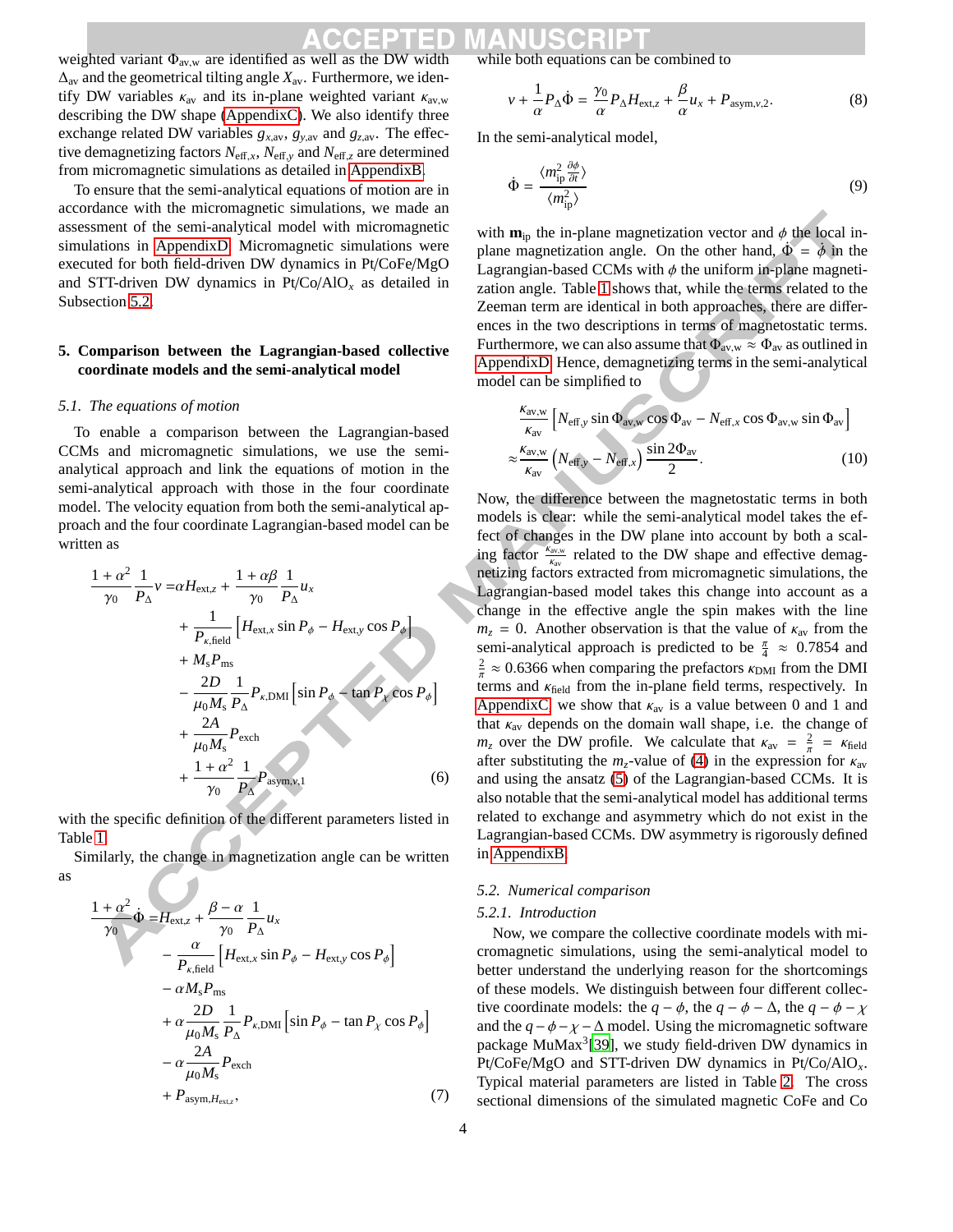| EDEMINIES                                          |                                        |                                                                                                                                                                                   |  |  |  |
|----------------------------------------------------|----------------------------------------|-----------------------------------------------------------------------------------------------------------------------------------------------------------------------------------|--|--|--|
|                                                    | $q - \phi - \chi - \Delta$             | semi-analytical                                                                                                                                                                   |  |  |  |
| $P_{\Delta}$                                       | $\cos x$                               | $\frac{\Delta_{\text{av}}}{2}$                                                                                                                                                    |  |  |  |
| $P_{\phi}$                                         |                                        | $\Phi_{\text{av}}$                                                                                                                                                                |  |  |  |
| $P_{\kappa,\text{DMI}}$                            | $\kappa_{\rm DMI} = \pi/4$             |                                                                                                                                                                                   |  |  |  |
| $P_{\kappa,\text{field}}$                          | $\kappa_{\text{field}} = 2/\pi$        | $K_{\rm av}$                                                                                                                                                                      |  |  |  |
| $P_{\chi}$                                         |                                        | $X_{\rm av}$                                                                                                                                                                      |  |  |  |
| $P_{\rm ms}$                                       | $\sin 2(\phi - \chi)$<br>$(N_v - N_x)$ | $\frac{k_{\text{av},w}}{k}$ $N_{\text{eff},y}$ sin $\Phi_{\text{av},w}$ cos $\Phi_{\text{av}} - N_{\text{eff},x}$ cos $\Phi_{\text{av},w}$ sin $\Phi_{\text{av}}$<br>$K_{\rm av}$ |  |  |  |
| $P_{\text{exch}}$                                  |                                        | $g_{x,av}$ sin $\Phi_{av}$ – $g_{y,av}$ cos $\Phi_{av}$                                                                                                                           |  |  |  |
| $P_{\text{asym},v,1}$                              |                                        | $O_{v,1}$ (asymmetric)                                                                                                                                                            |  |  |  |
| $P_{\text{asym},v,2}$                              |                                        | $O_{v,2}$ (asymmetric)                                                                                                                                                            |  |  |  |
| $P_{\mathrm{asym,}\underline{H}_{\mathrm{ext,z}}}$ |                                        | $O_{H_{\text{ext,z}}}$ (asymmetric)                                                                                                                                               |  |  |  |

Table 1: Definition of the parameters in equations (6), (7) and (8) expressing the DW velocity and the change in magnetization angle in the four collective coordinate model and the semi-analytical model.

|                                          | Pt/CoFe/MgO          | Pt/Co/AlO <sub>x</sub>       |
|------------------------------------------|----------------------|------------------------------|
| $M_{\rm s}$ (A/m)                        | $700 \times 10^{3}$  | $\frac{1090 \times 10^3}{2}$ |
| A(J/m)                                   | $1 \times 10^{-11}$  | $1.6 \times 10^{-11}$        |
| $K_{\text{U}}\left(\frac{J}{m^3}\right)$ | $0.48 \times 10^{6}$ | $1.25 \times 10^{6}$         |
| $\alpha$                                 | 0.3                  | 0.5                          |
| $D \text{ (mJ/m}^2)$                     | $-1.2$               | $-2.2$                       |
|                                          |                      | 17                           |

Table 2: Typical material parameters for Pt/CoFe/MgO nanostrips [25, 40] and for Pt/Co/AlO*<sup>x</sup>* nanostrips [41, 42].

nanostrips were  $160 \times 0.6$  nm<sup>2</sup> while the simulation window was restricted to an area of length 640 nm following the DW in its propagation through an infinite nanostrip. The discretization cells had dimensions  $1.25 \times 1.25 \times 0.6$  nm<sup>3</sup>. This is not too large since in Pt/CoFe/MgO  $\sqrt{A/K} \approx 4.56$  nm and in Pt/Co/AlO<sub>*x*</sub>  $\sqrt{A/K}$  ≈ 3.58 nm. Note that, when calculating the averages in the semi-analytical approach, interpolation was used to compensate for discretization effects as discussed in AppendixE.

In general, one can discriminate between two propagation regimes of a DW, separated by the Walker Breakdown (WB) [43]. Below the WB, the DW adapts itself to the perpendicularly applied field or the applied current along the length of the nanostrip, resulting in a steady state translational motion along the nanostrip. In the equations of motion, this corresponds to

$$
\dot{\Phi} = 0,\tag{11}
$$

implying a fixed magnetization of the DW. In fact, all DW variables except for the DW position, are constant. This way, we can also rewrite equation (7) as a function of the excitation. The resulting equation then expresses how the different interaction contributions add up to balance the excitation. As long as these interactions can balance the excitation, we are below the WB. In this paper, we limit the discussion to DW dynamics below the WB.

### *5.2.2. Field-driven DW dynamics*

In Figure 2, the collective coordinates of the Lagrangianbased CCMs (the  $q - \phi$ ,  $q - \phi - \Delta$ ,  $q - \phi - \chi$  and the  $q - \phi - \chi - \Delta$  models) for field-driven DW motion in a Pt/CoFe/MgO nanostrip are compared to micromagnetic simulations processed using the semi-analytical approach. Due to the similarity between the  $q - \phi - \chi$  and the  $q - \phi - \chi - \Delta$  model predictions on one hand and the  $q - \phi$  and the  $q - \phi - \Delta$  predictions on the other hand, we simplify the discussion by distinguishing between two types of models: those that include  $\chi$  and those that do not. The  $\chi$ -models clearly overestimate the DW velocity while the other models underestimate the DW velocity. Furthermore, we observe that the  $\chi$ -models slightly overestimate  $\phi$  and  $\chi$ , while  $\phi$ is strongly underestimated by the models that do not include Surprisingly, all models predict  $\phi - \chi$  with great accuracy. On the other hand, the  $\chi$ -models overestimate the scaled DW width, while the other Lagrangian-based CCMs strongly underestimate the DW width. This is the main reason for the overestimation of the DW velocity by the  $\chi$ -models and its underestimation by the other Lagrangian-based CCMs. We also calculated the normalized root mean-square error NRMSE and the coefficient of determination  $\mathbb{R}^2$  for this comparison in Table 3.

To enable a more in-depth comparison, Figure 3 compares the differences in how the interactions are estimated between the semi-analytical model and their Lagrangian-based counterparts as listed in Table 1. We observe that the influence of DMI is overestimated by the Lagrangian-based CCMs, which is clear in combination with equations (6) and (7). The differences between the terms that express the magnetostatic contribution to the DW dynamics are clear from Subsection 5.1, thereby taking into account that  $\frac{k_{\text{av},w}}{k_{\text{av}}}$  varies between 1.08 and 1.1. We also observe that the absolute value of the sum of the asymmetric contributions to the DW velocity and the out-of-plane field  $\mu_0 H_{\text{ext}}$ , typically increase as a function of the out-of-plane field. These asymmetric contributions slow the DW down, thereby increasing the Walker Breakdown field. Following equation (8), this is an additional reason for the overestimation of the DW velocity by the Lagrangian-based  $\chi$ -models, which do not consider asymmetry. On the other hand, the exchange contribution tends to decrease the Walker Breakdown field at large excitation strengths.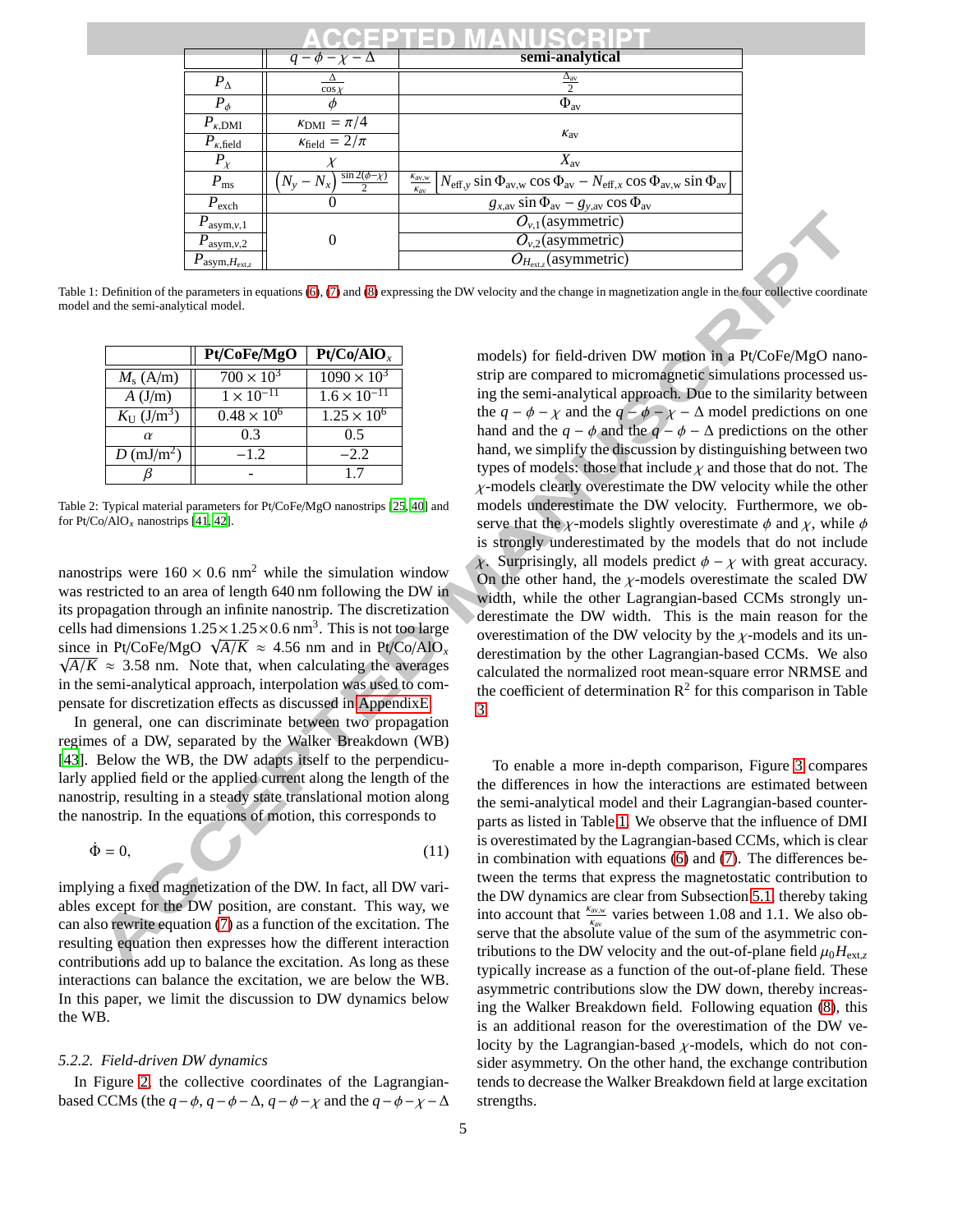#### EPTED MANU CRIPT



Figure 2: Comparison of the velocity and the collective coordinates (see Table 1) of the Lagrangian-based CCMs (the  $q - \phi$ ,  $q - \phi - \Delta$ ,  $q - \phi - \chi$  and the *q* − φ − χ − ∆ models) with micromagnetic simulations using the semi-analytical approach for field-driven DW motion in a Pt/CoFe/MgO nanostrip. The DW velocity as determined by the built-in simulation window velocity of MuMax $^3$  is plotted as a black line in the top-left part.

|  | Model                      | Velocity      | $P_{\phi}$        | $P_{\chi}$    | $P_{\phi}-P_{\chi}$ | $P_{\Lambda}$     |
|--|----------------------------|---------------|-------------------|---------------|---------------------|-------------------|
|  |                            | NRMSE $[R^2]$ | NRMSE $[R^2]$     | NRMSE $[R^2]$ | NRMSE $[R^2]$       | NRMSE $[R^2]$     |
|  | $q-\phi$                   | 24.31%        | 56.61%            |               | 2.14%               | 18.82%            |
|  |                            | $[85.56\%]$   | $\lceil - \rceil$ |               | $[99.9\%]$          | $\mathsf{L}$      |
|  | $q - \phi - \Delta$        | 24.69%        | 56.91%            |               | 3.01%               | 19.04%            |
|  |                            | $[85.11\%]$   | $\lceil - \rceil$ |               | $[99.8\%]$          | $\lceil - \rceil$ |
|  | $q - \phi - \chi$          | 12.44%        | 3.96%             | 8.71%         | 2.14%               | 7.62%             |
|  |                            | $[96.22\%]$   | $[99.39\%]$       | $[95.3\%]$    | [99.9%]             | $[42.69\%]$       |
|  | $q - \phi - \chi - \Delta$ | 12.02%        | 3.79%             | 8.74%         | 3.01%               | 7.36%             |
|  |                            | $[96.47\%]$   | [99.44%]          | [95.26%]      | [99.8%]             | $[46.6\%]$        |

Table 3: The normalized root mean square error (NRMSE) and coefficient of determination R<sup>2</sup> of the collective coordinate models (the  $q - \phi$ ,  $q - \phi - \Delta$ ,  $q - \phi - \chi$ and  $q - \phi - \chi - \Delta$  models) as compared to micromagnetic simulations using the semi-analytical approach for field-driven DW motion in a Pt/CoFe/MgO nanostrip. More specifically, the predicted DW velocity is compared to the built-in simulation window velocity of MuMax<sup>3</sup>, while the parameters  $P_{\phi}$ ,  $P_{\chi}$ ,  $P_{\phi} - P_{\chi}$  and  $P_{\Delta}$ from the Lagrangian-based CCMs and the semi-analytical model are compared. These parameters are defined in Table 1.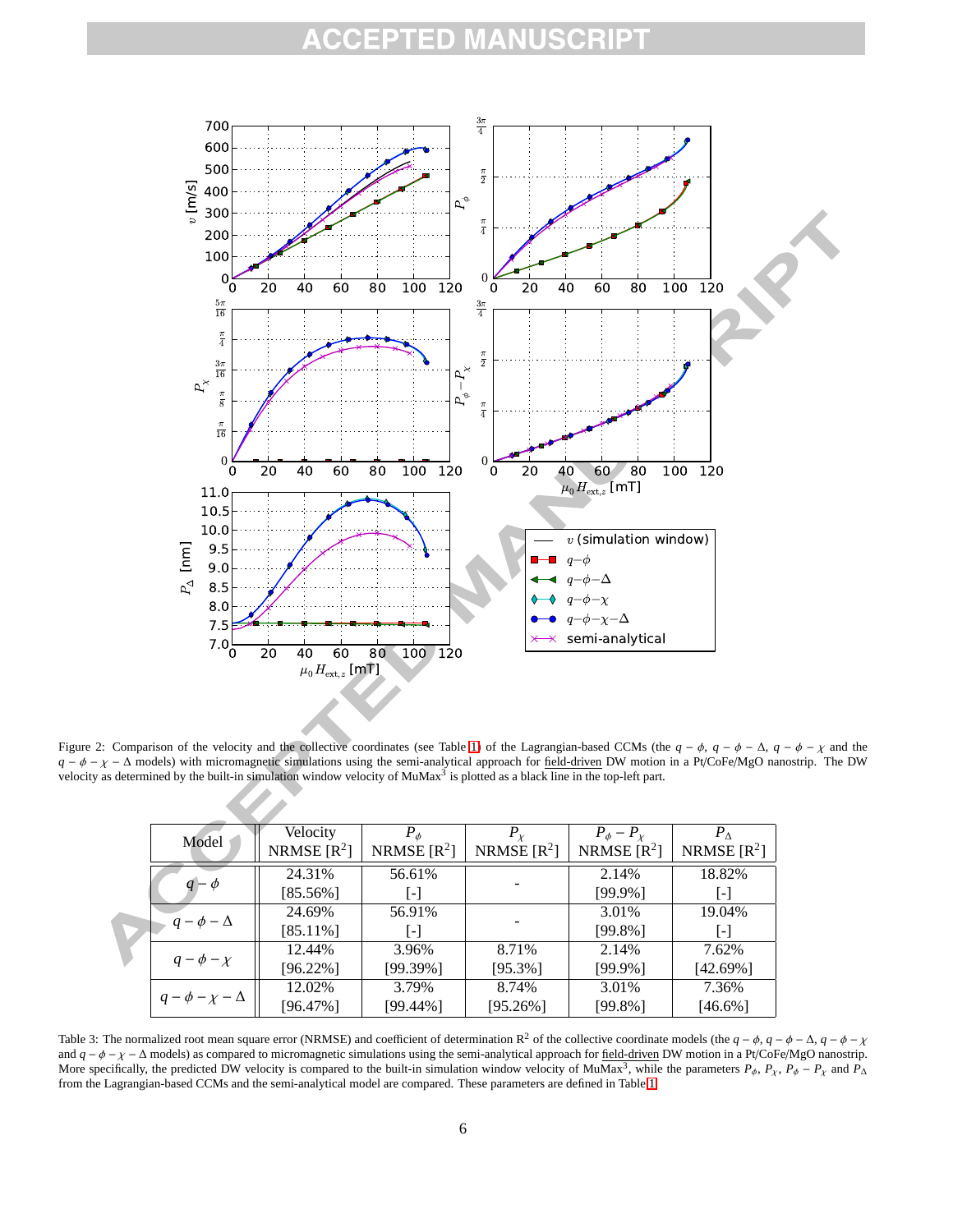

Figure 3: Comparison of differences between Lagrangian-based CCMs and micromagnetic simulations in addition to the differences depicted in Fig. 2 for field-driven DW motion in a Pt/CoFe/MgO nanostrip, thereby taking Table 1 into account. From top-left to bottom-right: the DW shape factors κ (κav and  $\kappa_{\text{av},w}$  from the semi-analytical model with  $\kappa_{\text{field}}$  and  $\kappa_{\text{DMI}}$  from the Lagrangian-based CCMs), the magnetostatic contribution  $\mu_0 P_{\text{ms}, H_{\text{ext},z}}$  ( $P_{\text{ms}, H_{\text{ext},z}} = \alpha M_s P_{\text{ms}}$ ) to the out-of-plane field  $\mu_0 H_{\text{ext},z}$ , the exchange contribution  $\mu_0 P_{\text{exch},H_{\text{ext},z}}$  ( $P_{\text{exch},H_{\text{ext},z}} = \alpha \frac{2A}{\mu_0 M_s} P_{\text{exch}}$ ) and asymmetric contribution  $\mu_0 O_{H_{\text{ext},z}}$  (asymmetric) to  $\mu_0 H_{\text{ext},z}$ and the asymmetric contributions  $O_{\nu,1}$  (asymmetric) and  $O_{\nu,2}$  (asymmetric) to the DW velocity.

PO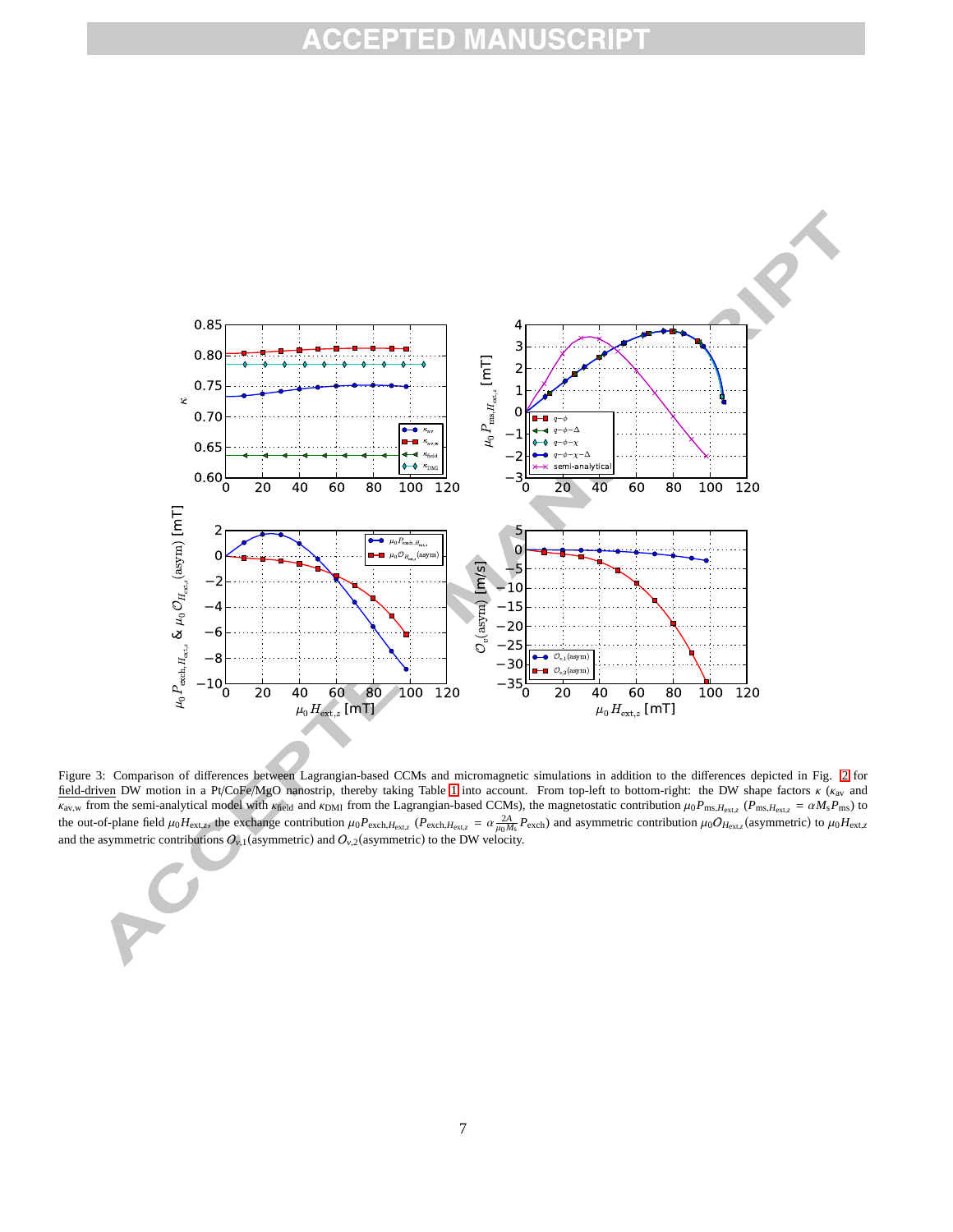# CEPTED

## *5.2.3. STT-driven DW dynamics*

In Figure 4, the collective coordinates of the Lagrangianbased CCMs (the  $q - \phi$ ,  $q - \phi - \Delta$ ,  $q - \phi - \chi$  and the  $q - \phi - \chi - \Delta$ models) for STT-driven DW motion in a Pt/Co/AlO*<sup>x</sup>* nanostrip are compared to micromagnetic simulations using the semianalytical approach. We observe that the DW velocity is much better predicted by all models compared to the field-driven case. While there are still significant discrepancies between the models that do not include  $\chi$  and micromagnetic simulations, the  $\chi$ -models are generally in much better correspondence with the micromagnetic simulations than in the field-driven case. The DW width is still slightly overestimated by the  $\chi$ -models, but the discrepancy is significantly smaller. Moreover, the prediction of the DW tilting angle is also significantly improved.  $\phi$ and  $\phi - \chi$  are now clearly underestimated by the  $\chi$ -models. In contrast to the field-driven case, the prediction of  $\phi - \chi$  by the other Lagrangian-based CCMs is significantly worse. We also calculated the normalized root mean-square error NRMSE and coefficient of determination  $\mathbb{R}^2$  for this comparison in Table 4.

Fig. 5 shows why the collective coordinates are generally better predicted by the  $\chi$ -models compared to the field-driven case: the asymmetric and exchange contributions to the DW dynamics are almost negligible and these contributions are not properly taken into account by the equations of motion of the Lagrangian-based CCMs.

### **6. Conclusion**

In this paper, we compared the Lagrangian-based CCMs with micromagnetic simulations using a semi-analytical approach for field-driven and STT-driven DW motion in Pt/CoFe/MgO and Pt/Co/AlO*<sup>x</sup>* nanostrips. Lagrangian-based CCMs have the advantage of computational efficiency and ease of use, while their simplicity means losing part of the full picture. The semianalytical model helps understand these shortcomings, and can be used to identify cases where the Lagrangian-based models might not be appropriate for use.

We introduced a four collective coordinate Lagrangian-based model, while models in literature describe DW motion with two or three collective coordinates [8, 11, 12]. The equations of motion of the four collective coordinate model and an improved semi-analytical approach were linked to enable the comparison with micromagnetic simulations. From this comparison, it is clear that the models that include the tilting angle  $\chi$  are generally in much better correspondence with micromagnetic simulations than the models that do not include  $\chi$ . Moreover, the Lagrangian-based CCMs predict the DW dynamics much better in the STT-driven case than in the field-driven case. The main reason for this is that, while asymmetric and exchange contributions to the DW dynamics are not properly taken into account by the equations of motion of the analytical CCMs, these contributions are almost negligible in the STT-driven case, but significant in the field-driven case.

While in this paper, the comparison between the Lagrangianbased CCMs and micromagnetic simulations using the semianalytical approach was limited to two specific cases, this work demonstrates a tool that is in general applicable. This way, a comparison between analytical CCMs and micromagnetic simulations can also be done for nanostrips with other dimensions and/or from other materials. Moreover, this work could inspire researchers to further improve existing Lagrangian-based CCMs, e.g. by including asymmetry in the ansatz of the DW profile.

#### **Acknowledgments**



The authors thank dr. J. Leliaert for a fruitful discussion regarding the extraction of the effective demagnetizing factors from micromagnetic simulations. Research funded by a Ph.D. grant of the Agency for Innovation by Science and Technology (IWT). B. Van de Wiele acknowledges financial support from the Flanders Research Foundation (FWO). Financial support was also provided by Ghent University (BOF-project 01J16113). This study was conducted as part of the Marie Curie ITN WALL project, which has received funding from the European Union's Seventh Framework Programme for research, technological development and demonstration under grant agreement no. 608031.

### **AppendixA. The four collective coordinate model**

In Section 3, the collective coordinates and the ansatz for the DW profile are introduced. Here, we list the equations of motion of the four collective coordinate model along with details about the derivation of these equations and the differences with the equations of motion of other Lagrangian-based CCMs.

Using a Lagrangian approach, we change from a description of the magnetization at every point in space and time (the LLG equation given by (1)), to a description of more collective features of the DW. It can be shown that the following Lagrangian density  $(L)$  and dissipation density  $(F)$  functions can be used in the Euler-Lagrange equation to derive the LLG equation [12]

$$
\mathcal{L} = E + \overbrace{\frac{M_s}{\gamma} \dot{\phi} \cos \theta}^{\text{Precessional Term}} - \overbrace{\frac{uM_s}{\gamma} \phi \frac{\partial (\cos \theta)}{\partial x}}^{\text{STT}} \tag{A.1}
$$

and

$$
\mathcal{F} = \frac{\alpha M_s}{2\gamma} \left[ \frac{\partial \mathbf{m}}{\partial t} + \frac{\beta}{\alpha} (\mathbf{u} \cdot \nabla) \mathbf{m} \right]^2 \tag{A.2}
$$

with *E* given by equation (2).

To evaluate DW dynamics using the collective coordinates, the energy terms and dissipation function are rewritten in terms of the collective coordinates, and integrated over the DW profile along the length and width of the nanowire. The properties of the ansatz help simplify the integration process. The Lagrangian and dissipation functions derived after integration are plugged into the Euler-Lagrange equations to derive the equations of motion for the rigid DW.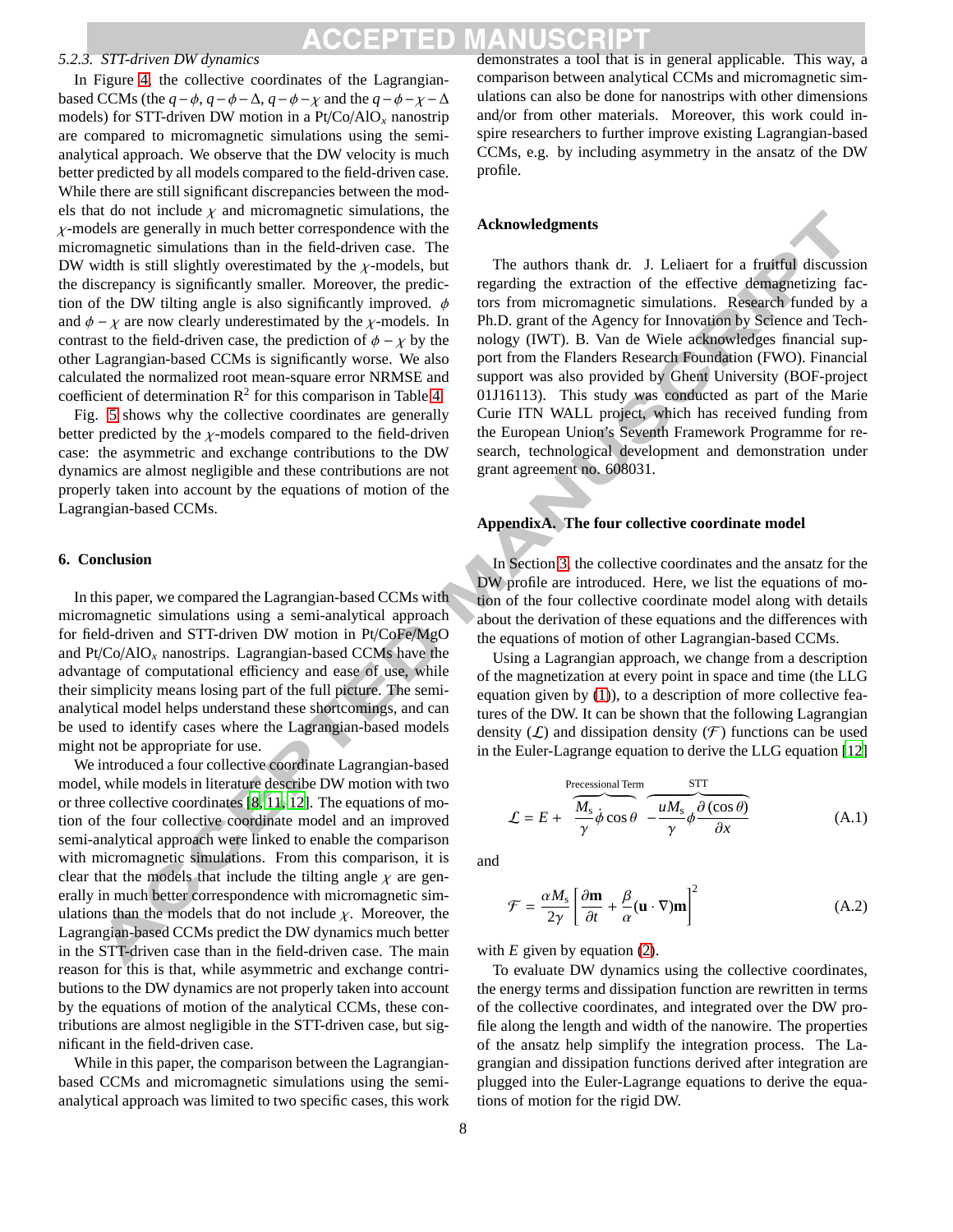#### CRIPT ED M. A



Figure 4: Comparison of the velocity and the collective coordinates (see Table 1) of the Lagrangian-based CCMs (the  $q - \phi$ ,  $q - \phi - \Delta$ ,  $q - \phi - \chi$  and the  $q - \phi - \chi - \Delta$ models) with micromagnetic simulations using the semi-analytical approach for STT-driven DW motion in a Pt/Co/AlO*<sup>x</sup>* nanostrip. The DW velocity as determined by the built-in simulation window velocity of  $MuMax<sup>3</sup>$  is plotted as a black line in the top-left part.

|  | Model                      | Velocity<br>NRMSE $[R^2]$ | $P_{\phi}$<br>NRMSE $[R^2]$ | $P_{\chi}$<br>NRMSE $[R^2]$ | $P_{\phi}-P_{\chi}$<br>NRMSE $[R^2]$ | $P_{\Lambda}$<br>NRMSE $[R^2]$ |
|--|----------------------------|---------------------------|-----------------------------|-----------------------------|--------------------------------------|--------------------------------|
|  | $q-\phi$                   | 0.89%<br>$[99.98\%]$      | 44.75%<br>$[21.14\%]$       |                             | 24.17%<br>$[82.91\%]$                | 11.67%<br>-1                   |
|  | $q - \phi - \Delta$        | 0.89%<br>$[99.98\%]$      | 44.74%<br>$[21.14\%]$       |                             | 24.18%<br>$[82.89\%]$                | 11.89%<br>$\mathsf{L}$         |
|  | $q - \phi - \chi$          | 0.89%<br>$[99.98\%]$      | 4.08%<br>[99.34%]           | 0.81\%<br>$[99.96\%]$       | 8.9%<br>$[97.68\%]$                  | 3.27%<br>$[80.17\%]$           |
|  | $q - \phi - \chi - \Delta$ | 0.89%<br>$[99.98\%]$      | 4.08%<br>[99.34%]           | 0.81%<br>$[99.97\%]$        | 8.9%<br>$[97.68\%]$                  | 3.11%<br>[81.99%]              |

Table 4: The normalized root mean square error (NRMSE) and coefficient of determination R<sup>2</sup> of the collective coordinate models  $(q - \phi, q - \phi - \Delta, q - \phi - \chi)$ and  $q - \phi - \chi - \Delta$ ) as compared to micromagnetic simulations using the semi-analytical approach for STT-driven DW motion in a Pt/Co/AlO<sub>x</sub> nanostrip. More specifically, the predicted DW velocity is compared to the built-in simulation window velocity of MuMax<sup>3</sup>, while the parameters  $P_{\phi}$ ,  $P_{\chi}$ ,  $P_{\phi} - P_{\chi}$  and  $P_{\Delta}$  from the Lagrangian-based CCMs and the semi-analytical model are compared. These parameters are defined in Table 1.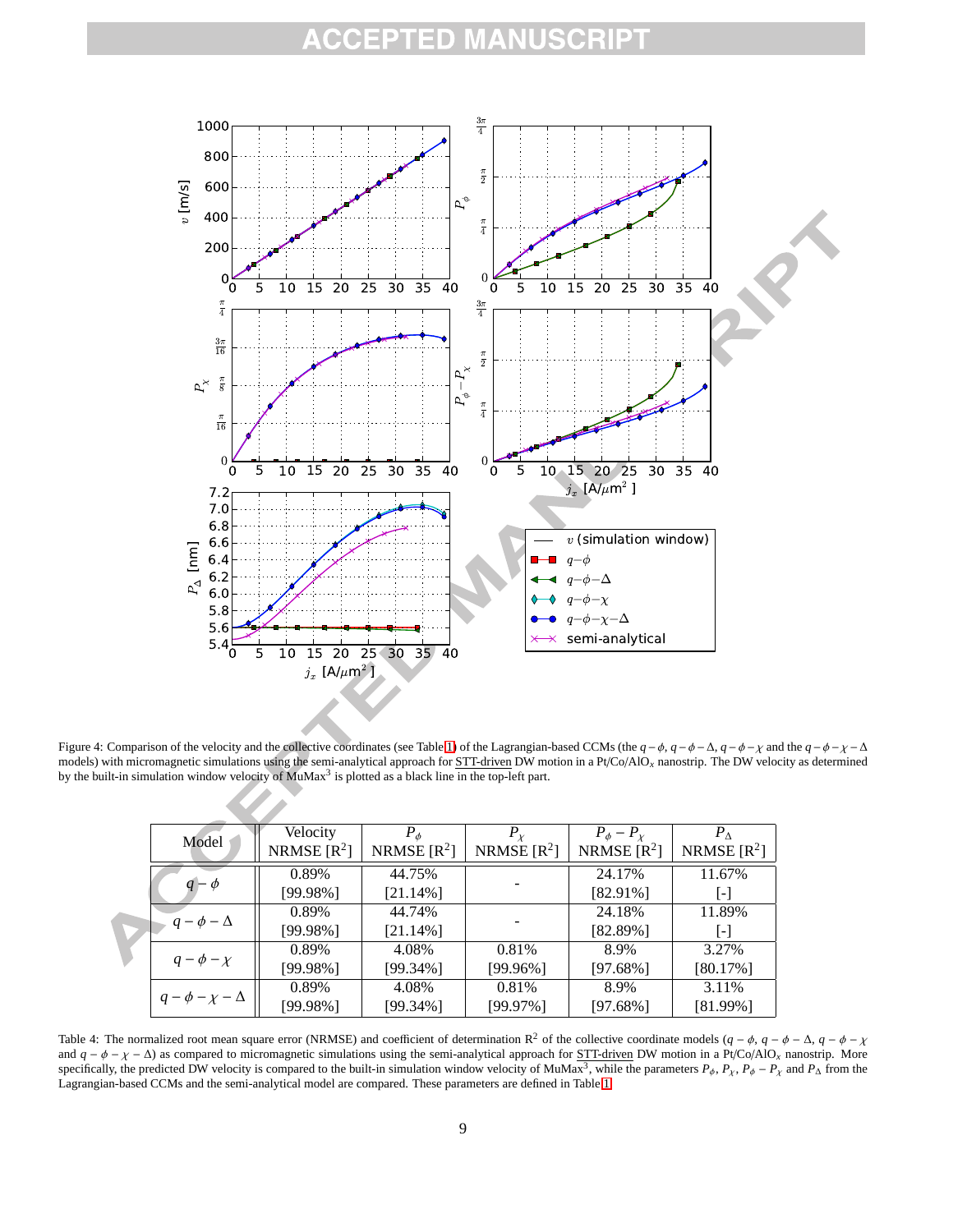

Figure 5: Comparison of differences between Lagrangian-based CCMs and micromagnetic simulations in addition to the differences depicted in Fig. 4 for STT-driven DW motion in a Pt/Co/AlO<sub>x</sub> nanostrip, thereby taking Table 1 into account. From top-left to bottom-right: the DW shape factors  $\kappa$  ( $\kappa_{av}$  and  $\kappa_{av,w}$  from the semi-analytical model with  $\kappa_{\text{field}}$  and  $\kappa_{\text{DMI}}$  from the Lagrangian-based CCMs), the magnetostatic contribution  $P_{\text{ms}, j_x}$  ( $P_{\text{ms}, j_x} = \frac{a\gamma_0}{\beta - \alpha} \frac{P_{\Delta}}{-b_I} M_s P_{\text{ms}}$ ) to the current β−α −*b<sup>J</sup>* density  $j_x$ , the exchange contribution  $P_{\text{exch},j_x}$  ( $P_{\text{exch},j_x} = \frac{\alpha \gamma_0}{\beta - \alpha} \frac{P_A}{-b_J} \frac{2A}{\mu_0 M_s} P_{\text{exch}}$ ) and asymmetric contribution  $O_{j_x}$ (asymmetric) to  $j_x$  and the asymmetric contributions  $O_{v,1}$  (asymmetric) and  $O_{v,2}$  (asymmetric) to the DW velocity.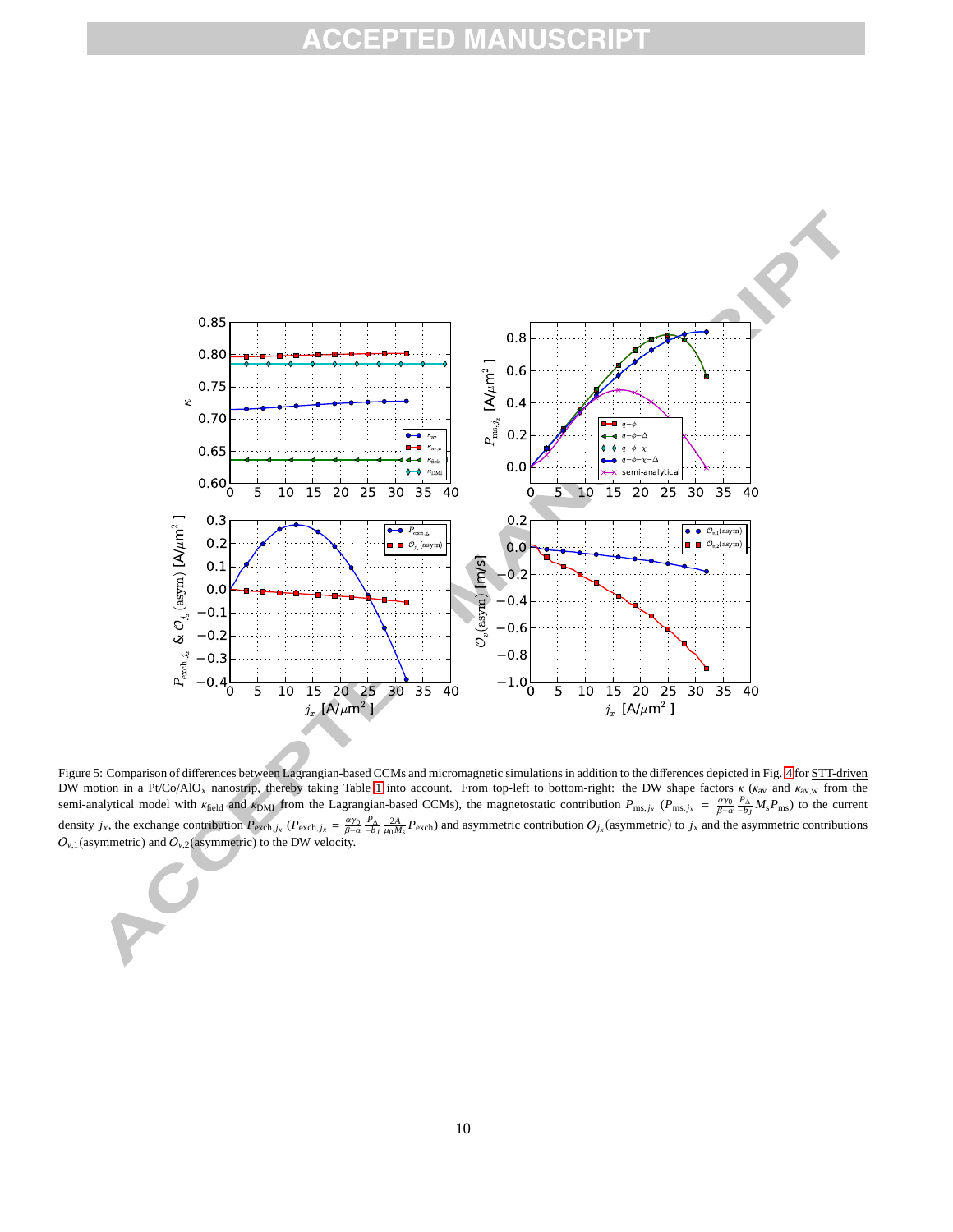The first two equations derived using this approach by taking derivatives with respect to the conjugate coordinates  $q$  and  $\phi$  are

$$
\frac{\left(1+\alpha^{2}\right)\cos\chi}{\gamma_{0}}\dot{q} = \alpha H_{\text{ext},z} + \frac{\cos\chi}{\Delta}\frac{(1+\alpha\beta)}{\gamma_{0}}u
$$

$$
+ \frac{\pi}{2}\left[H_{\text{ext},x}\sin\phi - H_{\text{ext},y}\cos\phi\right]
$$

$$
+ \frac{1}{2}M_{s}\left(N_{y} - N_{x}\right)\sin\left(2(\phi - \chi)\right)
$$

$$
- \frac{\pi}{2}\frac{D}{\mu_{0}M_{s}\Delta}\sin\left(\phi - \chi\right) \tag{A.3}
$$

and

$$
\frac{\left(1+\alpha^2\right)}{\gamma_0}\dot{\phi} = H_{\text{ext},z} + \frac{\cos\chi}{\Delta} \frac{\beta - \alpha}{\gamma_0} u
$$
  

$$
- \alpha \frac{\pi}{2} \left[ H_{\text{ext},x} \sin \phi - H_{\text{ext},y} \cos \phi \right]
$$
  

$$
- \frac{\alpha}{2} M_s \left( N_y - N_x \right) \sin \left( 2(\phi - \chi) \right)
$$
  

$$
+ \alpha \frac{\pi}{2} \frac{D}{\mu_0 M_s \Delta} \sin (\phi - \chi) . \tag{A.4}
$$

The equations for the evolution of the two other conjugate collective coordinates,  $\chi$  and  $\Delta$ , are

$$
\frac{\pi^2}{12} \alpha \frac{\dot{\Delta}}{\Delta} = \frac{\gamma}{M_s} \left[ \frac{A}{\Delta^2} - K_U + \frac{\mu_0 M_s^2}{2} N_z \right]
$$
  
\n
$$
- \frac{\gamma}{M_s} \frac{\mu_0 M_s^2}{2} \left[ N_x \cos^2 (\phi - \chi) + N_y \sin^2 (\phi - \chi) \right]
$$
  
\n
$$
+ \frac{\pi}{2} \gamma_0 \left( H_{\text{ext},x} \cos \phi + H_{\text{ext},y} \sin \phi \right) \qquad (A.5)
$$
  
\n
$$
+ \frac{\gamma}{M_s} \left( \frac{\pi \Delta}{L_y} \right)^2 \sin \chi \left[ 2 \frac{A}{\Delta^2} \sin \chi + \frac{\pi}{2} \frac{D}{\Delta} \sin \phi \right]
$$
  
\n
$$
- \frac{\gamma}{M_s} \left( \frac{\pi \Delta}{L_y} \right)^2 \frac{\sin 2\chi}{2} \frac{\mu_0 M_s^2}{2} \left( N_y - N_x \right) \sin (2(\phi - \chi))
$$

and

$$
-\frac{\pi^2}{12} \frac{\alpha}{\gamma_0} \frac{\dot{\chi}}{\cos \chi} \left(\frac{L_y}{\pi \Delta}\right)^2 = \frac{2A}{\mu_0 M_s \Delta^2} \sin \chi
$$
  
+  $\frac{\pi}{2} \frac{D}{\mu_0 M_s \Delta} \sin \phi$  (A.6)  
-  $\frac{1}{2} M_s (N_y - N_x) \sin (2(\phi - \chi)) \cos \chi$ 

where  $L<sub>v</sub>$  is the width of the nanowire.

Equations (A.3) and (A.4) for respectively  $\dot{q}$  and  $\dot{\phi}$  can be used to derive equations proposed in other collective coordinate models. These are the same equations found in the  $q - \phi - \chi$ model [12], while assuming  $\chi = 0$  yields the relevant equations of the  $q - \phi$  [8] and  $q - \phi - \Delta$  [11] models. While equation (A.5) for  $\Delta$  is identical to the one found in the  $q - \phi - \Delta$  model (with  $\chi = 0$ ), equation (A.6) for  $\dot{\chi}$  does not match the respective equation in the  $q - \phi - \chi$  model. Unlike the  $q - \phi - \chi$  model, the evolution of  $\chi$  in this model is not directly dependent on the magnetocrystalline anisotropy. Instead, it is only indirectly related to this parameter through  $\Delta$ .

## **AppendixB. The semi-analytical approach**

#### *AppendixB.1. Deriving the equations of motion*

Based on averaging the LLG-equation, a semi-analytical model can be developed [16]. To this end, the locally varying effective field (3) is first averaged over the DW volume

$$
\mathbf{H}_{DW} = \mathbf{H}_{ext} + \frac{1}{\langle m_{ip}^2 \rangle} \langle \mathbf{H}_{ani} m_{ip}^2 \rangle + \frac{1}{\langle m_{ip}^2 \rangle} \langle \mathbf{H}_{ms} m_{ip}^2 \rangle \qquad (B.1)
$$
\n
$$
+ \frac{1}{\zeta_{DMI}} \langle \mathbf{H}_{DMI} \rangle + \frac{1}{\zeta_{exch}} \langle \mathbf{H}_{exch} \rangle
$$
\n
$$
\approx H_{ext,x} \mathbf{e}_x + H_{ext,y} \mathbf{e}_y + H_{ext,z} \mathbf{e}_z + \frac{2K_U}{\mu_0 M_s} \frac{\langle m_z m_{ip}^2 \rangle}{\langle m_{ip}^2 \rangle} \mathbf{e}_z
$$
\n
$$
- \frac{M_s}{\langle m_{ip}^2 \rangle} \left[ N_{eff,x} \langle m_x m_{ip}^2 \rangle \mathbf{e}_x + N_{eff,y} \langle m_y m_{ip}^2 \rangle \mathbf{e}_y \right]
$$
\n
$$
- \frac{M_s}{\langle m_{ip}^2 \rangle} N_{eff,z} \langle m_z m_{ip}^2 \rangle \mathbf{e}_z
$$
\n
$$
+ \frac{2D}{\mu_0 M_s \zeta_{DMI}} \left[ \langle \partial_x m_x \rangle \mathbf{e}_x + \langle \partial_y m_z \rangle \mathbf{e}_y \right]
$$
\n
$$
- \frac{2D}{\mu_0 M_s \zeta_{DMI}} \langle \partial_x m_x + \partial_y m_y \rangle \mathbf{e}_z
$$
\n
$$
+ \frac{2A}{\mu_0 M_s \zeta_{exch}} \left[ \langle \partial_{xx} m_x \rangle \mathbf{e}_x + \langle \partial_{yy} m_y \rangle \mathbf{e}_y + \langle \partial_{zz} m_z \rangle \mathbf{e}_z \right].
$$

In this expression,  $\langle f \rangle$  is a spatial average of the function *f* over the domain wall volume  $V_{\text{DW}}$ 

$$
\langle f \rangle(t) = \frac{1}{V_{\text{DW}}} \int \int \int_{V_{\text{DW}}} f(\mathbf{r}, t) \, \mathrm{d}V \tag{B.2}
$$

as detailed in AppendixE and **m**ip is the in-plane magnetization. In equation  $(B.1)$ , the anisotropy field  $\mathbf{H}_{\text{ani}}$  and the magnetostatic field  $\mathbf{H}_{\text{ms}}$  are multiplied with the weight function  $\frac{m_{\text{ip}}^2}{\langle m_{\text{ip}}^2 \rangle}$  to confine their averaged contributions to  $\mathbf{H}_{DW}$  to the domain wall. On the other hand, the averaged DMI and exchange field are scaled with respective factors  $\zeta_{\text{DMI}}$  and  $\zeta_{\text{exch}}$ . We assume these scaling factors are given by

$$
\zeta_{\rm DMI} = \zeta_{\rm exch} = \frac{\langle |m_{\rm ip}| \rangle^2}{\langle m_{\rm ip}^2 \rangle} \tag{B.3}
$$

as earlier determined for DW dynamics in a nanostrip [16]. Note that the DW averaged effective field  $H_{DW}$  (B.1) is then independent of the denominators in (B.2). Moreover, when limiting the averages to a single discretization cell,  $\mathbf{H}_{DW}$  simplifies to the effective field **H**eff in this cell. We also assumed that  $\langle \mathbf{H}_{\text{ms}} m_{\text{ip}}^2 \rangle = \langle (-\hat{N} \cdot M_s \mathbf{m}) m_{\text{ip}}^2 \rangle$  with  $\hat{N}$  the local demagnetizing tensor [44], is approximated by

$$
\langle \mathbf{H}_{\text{ms}} m_{\text{ip}}^2 \rangle \cong -M_s N_{\text{eff},i}(t) \langle m_i m_{\text{ip}}^2 \rangle(t) \ \forall i, j \in \{x, y, z\} \qquad \text{(B.4)}
$$

with  $\hat{N}_{\text{eff}}$  an effective demagnetizing diagonal tensor. To determine the demagnetizing factors from the micromagnetic simulations, we have considered a volume equal to the DW

$$
M_{\rm s,local}(\mathbf{r}) = |m_{\rm ip}|_{\rm local}(\mathbf{r})M_{\rm s}.
$$
 (B.5)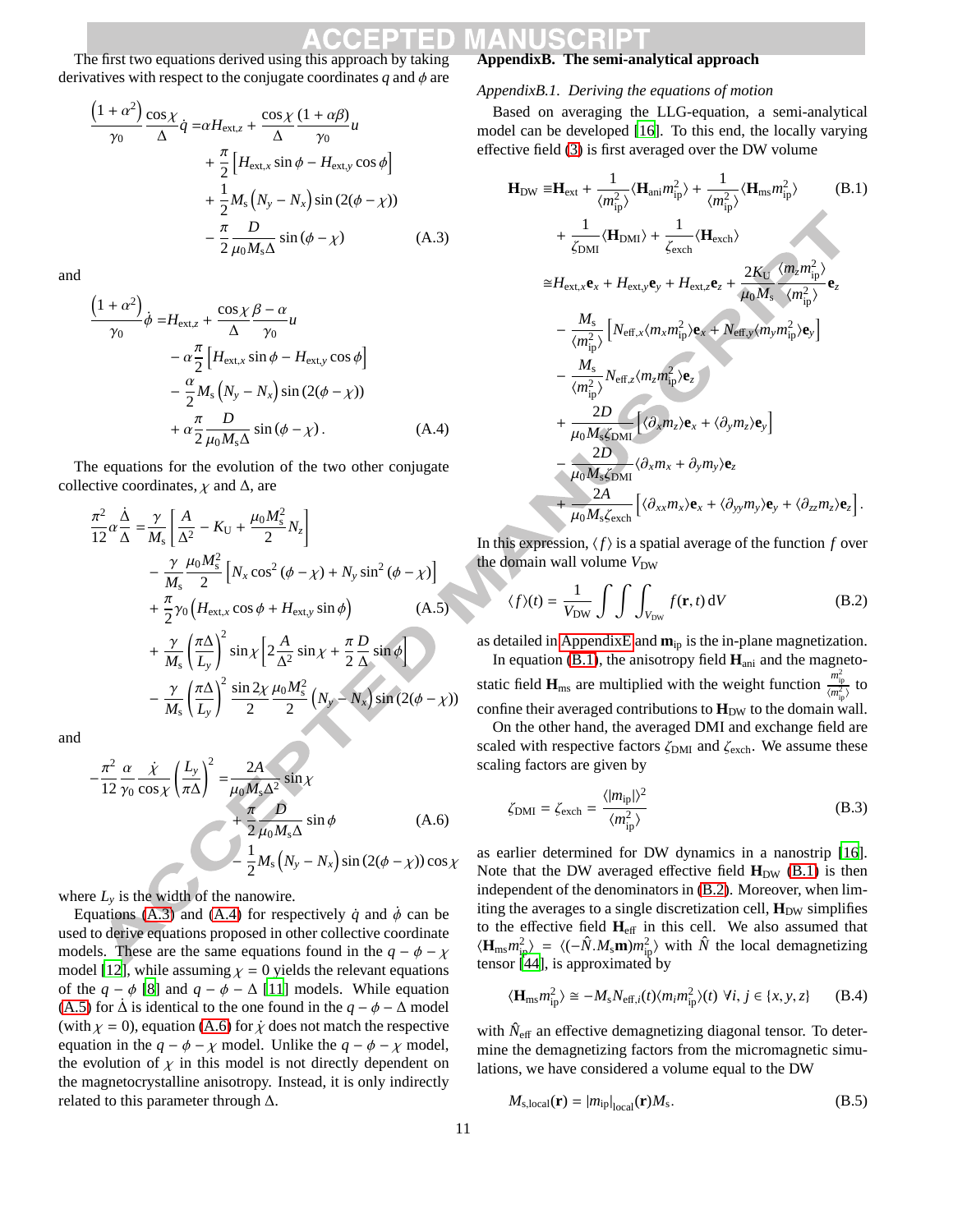In this volume, we have determined the demagnetizing factors from the uniform magnetized states as

$$
N_{\text{eff},i} = \frac{\langle H_{\text{ms},i} \rangle}{-\langle M_{\text{s,local}} m_i \rangle} = \frac{\langle H_{\text{ms},i} \rangle}{-M_{\text{s}} \langle |m_{\text{ip}}|_{\text{local}} m_i \rangle} \ \forall i \in \{x, y, z\}. \tag{B.6}
$$

The DW position is given by

$$
Q(t) = \frac{1}{-\langle \partial_x m_z(\mathbf{r}, t) \rangle} \langle m_z(\mathbf{r}, t) \rangle, \tag{B.7}
$$

irrespective of the domain magnetization directions [16]. In the case that there is no DMI (DMI induces edge effects in the domains) and no in-plane fields are applied (in-plane fields induce canting in the domains), equation (B.7) can be simplified to

$$
Q(t) = \frac{L_x}{2} \nu \langle m_z(\mathbf{r}, t) \rangle
$$
 (B.8)

with the average  $\langle f \rangle$  taken over any volume of the nanostrip including the DW [13–15] and with  $v = 1$  [ $v = -1$ ] if the domain magnetization left of the domain wall has a component along the positive [negative] *z*-direction.

The DW velocity is then expressed as the derivative of the DW position *Q*

$$
v(t) = \frac{dQ(t)}{dt} \approx \frac{1}{-\langle \partial_x m_z(\mathbf{r}, t) \rangle} \frac{d\langle m_z(\mathbf{r}, t) \rangle}{dt}
$$

$$
= \frac{1}{-\langle \partial_x m_z(\mathbf{r}, t) \rangle} \langle \frac{\partial m_z(\mathbf{r}, t)}{\partial t} \rangle,
$$
(B.9)

using Leibniz' integral rule. To rewrite expression (B.9) as a function of the different interactions with the DW magnetization, equation (B.1) is substituted in the LLG equation (1) and explicitly written and averaged in the *z*-direction, giving us an expression for  $\langle \frac{\partial m_z}{\partial t} \rangle$ 

$$
\langle \frac{\partial m_z}{\partial t} \rangle = \frac{\gamma_0}{1 + \alpha^2} \Big[ H_{\text{DW},x} \langle m_y \rangle - H_{\text{DW},y} \langle m_x \rangle \Big] + \frac{\alpha \gamma_0}{1 + \alpha^2} H_{\text{DW},z} \langle m_{\text{ip}}^2 \rangle - \frac{\alpha \gamma_0}{1 + \alpha^2} \Big[ H_{\text{DW},x} \langle m_x m_z \rangle + H_{\text{DW},y} \langle m_y m_z \rangle \Big] + \frac{\beta - \alpha}{1 + \alpha^2} u_x \langle m_x \partial_x m_y - m_y \partial_x m_x \rangle + \frac{1 + \alpha \beta}{1 + \alpha^2} u_x \left[ - \langle \partial_x m_z \rangle \right]
$$
(B.10)

in its most concise form. Similarly, equations for  $\langle \frac{\partial m_x}{\partial t} \rangle$  and  $\langle \frac{\partial m_y}{\partial t}$  $\frac{m_y}{\partial t}$  are derived. By combining equation (B.9) and (B.10), we

If we replace  $H_{DW,x}$ ,  $H_{DW,y}$  and  $H_{DW,z}$  by the individual inter-

$$
v = \frac{\langle m_{\text{ip}}^2 \rangle}{-\langle \partial_x m_z \rangle} \frac{\alpha \gamma_0}{1 + \alpha^2} H_{\text{DW},z}
$$
  
\n
$$
- \frac{\langle m_{\text{ip}}^2 \rangle}{-\langle \partial_x m_z \rangle} \frac{\alpha \gamma_0}{1 + \alpha^2} \left[ H_{\text{DW},x} \frac{\langle m_x m_z \rangle}{\langle m_{\text{ip}}^2 \rangle} + H_{\text{DW},y} \frac{\langle m_y m_z \rangle}{\langle m_{\text{ip}}^2 \rangle} \right]
$$
  
\n
$$
+ \frac{\langle m_{\text{ip}}^2 \rangle}{-\langle \partial_x m_z \rangle} \frac{\gamma_0}{1 + \alpha^2} \left[ H_{\text{DW},x} \frac{\langle m_y \rangle}{\langle m_{\text{ip}}^2 \rangle} - H_{\text{DW},y} \frac{\langle m_x \rangle}{\langle m_{\text{ip}}^2 \rangle} \right]
$$
  
\n
$$
+ \frac{1 + \alpha \beta}{1 + \alpha^2} u_x \qquad (B.11)
$$
  
\n
$$
+ \frac{\langle m_{\text{ip}}^2 \rangle}{-\langle \partial_x m_z \rangle} \frac{\beta - \alpha}{1 + \alpha^2} u_x \frac{\langle m_x \partial_x m_y - m_y \partial_x m_x \rangle}{\langle m_{\text{ip}}^2 \rangle}.
$$

A local in-plane magnetization angle is defined as

$$
\phi(\mathbf{r},t) = \arctan\frac{m_{y}(\mathbf{r},t)}{m_{x}(\mathbf{r},t)}.
$$
\n(B.12)

Taking into account that

$$
m_{\rm ip}^2 \frac{\partial \phi}{\partial t} = m_x \frac{\partial m_y}{\partial t} - m_y \frac{\partial m_x}{\partial t},
$$
 (B.13)

we also derive a concise expression for the change of magnetization angle inside the DW

$$
\frac{1+\alpha^2}{\gamma_0} \frac{\langle m_{\text{ip}}^2 \frac{\partial \phi}{\partial t} \rangle}{\langle m_{\text{ip}}^2 \rangle} = H_{\text{DW},z} \n- H_{\text{DW},x} \frac{\langle m_x m_z \rangle}{\langle m_{\text{ip}}^2 \rangle} - H_{\text{DW},y} \frac{\langle m_y m_z \rangle}{\langle m_{\text{ip}}^2 \rangle} \n- \alpha \left[ H_{\text{DW},x} \frac{\langle m_y \rangle}{\langle m_{\text{ip}}^2 \rangle} - H_{\text{DW},y} \frac{\langle m_x \rangle}{\langle m_{\text{ip}}^2 \rangle} \right] \n+ \frac{\beta - \alpha}{\gamma_0} u_x \left[ \frac{-\langle \partial_x m_z \rangle}{\langle m_{\text{ip}}^2 \rangle} \right] \qquad (B.14) \n- \frac{1 + \alpha \beta}{\gamma_0} u_x \frac{\langle m_x \partial_x m_y - m_y \partial_x m_x \rangle}{\langle m_{\text{ip}}^2 \rangle}.
$$

have an expression for the DW velocity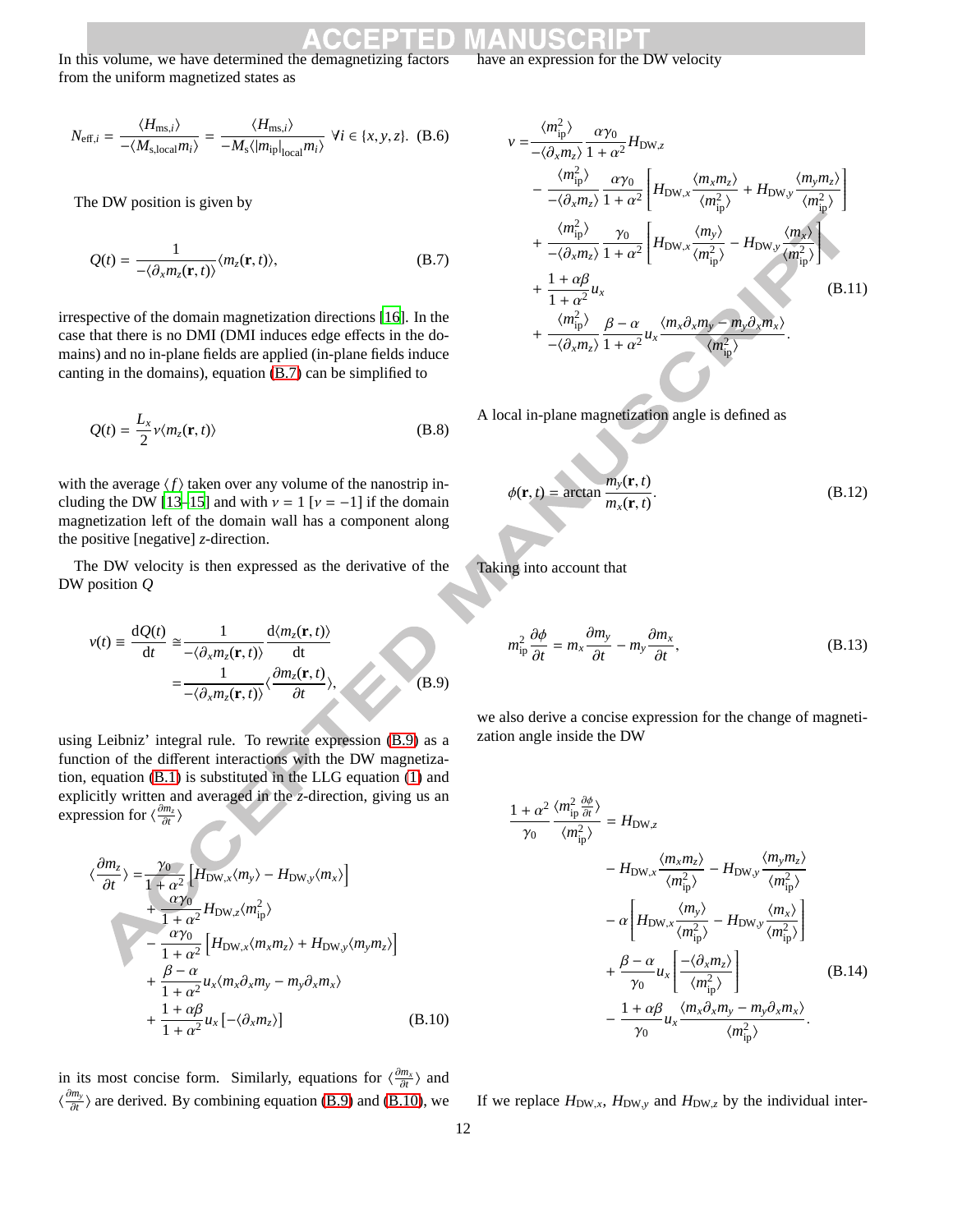action contributions from equation (B.1), we get

$$
\frac{1+\alpha^2}{\gamma_0} \frac{\langle m_{\text{ip}}^2 \frac{\partial \phi}{\partial n} \rangle}{\langle m_{\text{ip}}^2 \rangle} = H_{\text{ext},z} + \frac{\beta - \alpha}{\gamma_0} u_x \left[ \frac{-\langle \partial_x m_z \rangle}{\langle m_{\text{ip}}^2 \rangle} \right] \n- \frac{1+\alpha\beta}{\gamma_0} u_x \frac{\langle m_x \partial_x m_y - m_y \partial_x m_x \rangle}{\langle m_{\text{ip}}^2 \rangle} \n- \alpha \left[ H_{\text{ext},x} \frac{\langle m_y \rangle}{\langle m_{\text{ip}}^2 \rangle} - H_{\text{ext},y} \frac{\langle m_x \rangle}{\langle m_{\text{ip}}^2 \rangle} \right] \n+ \alpha M_s N_{\text{eff},x} \frac{\langle m_x m_{\text{ip}}^2 \rangle \langle m_y \rangle}{\langle m_{\text{ip}}^2 \rangle^2} \n- \alpha M_s N_{\text{eff},y} \frac{\langle m_y m_{\text{ip}}^2 \rangle \langle m_x \rangle}{\langle m_{\text{ip}}^2 \rangle^2} \n- \alpha \frac{2D}{\mu_0 M_s} \left[ \frac{\langle \partial_x m_z \rangle \langle m_y \rangle}{\langle |m_{\text{ip}}| \rangle^2} - \frac{\langle \partial_y m_z \rangle \langle m_x \rangle}{\langle |m_{\text{ip}}| \rangle^2} \right] \n- \frac{\alpha \frac{2A}{\mu_0 M_s} \left[ \frac{\langle \partial_x m_z \rangle \langle m_y \rangle}{\langle |m_{\text{ip}}| \rangle^2} - \frac{\langle \partial_y m_y \rangle \langle m_x \rangle}{\langle |m_{\text{ip}}| \rangle^2} \right]}{\left[ H_{\text{ext},x} \frac{\langle m_x m_z \rangle}{\langle m_{\text{ip}}^2 \rangle} + H_{\text{ext},y} \frac{\langle m_y m_z \rangle}{\langle m_{\text{ip}}^2 \rangle} \right] \n+ \left( \frac{2K_U}{\mu_0 M_s} - M_s N_{\text{eff},z} \frac{\langle m_z m_z \rangle}{\langle m_{\text{ip}}^2 \rangle} \right) \n+ M_s N_{\text{eff},x} \frac{\langle m_x m_{\text{ip}}^2 \rangle \langle m_x m_z \rangle}{\langle m_{\text{ip}}^2 \rangle} \n+ M_s N_{\
$$

This can be rewritten as

$$
\frac{1+\alpha^2}{\gamma_0} \frac{\langle m_{\text{ip}}^2 \frac{\partial \phi}{\partial t} \rangle}{\langle m_{\text{ip}}^2 \rangle} = H_{\text{ext},z} + \frac{\beta - \alpha}{\gamma_0} u_x \left[ \frac{-\langle \partial_x m_z \rangle}{\langle m_{\text{ip}}^2 \rangle} \right] \qquad (B.16)
$$

$$
- \frac{1+\alpha\beta}{\gamma_0} u_x \frac{\langle m_x \partial_x m_y - m_y \partial_x m_x \rangle}{\langle m_{\text{ip}}^2 \rangle}
$$

$$
- \alpha \left[ f_{H_{\text{ext},x}} + f_{H_{\text{ext},y}} + f_{\text{ms}} + f_{\text{DMI}} + f_{\text{exch}} \right]
$$

$$
- \left[ g_{H_{\text{ext},x}} + g_{H_{\text{ext},y}} + g_{\text{ani}} \right]
$$

$$
- \left[ g_{\text{ms}} + g_{\text{DMI}} + g_{\text{exch}} \right],
$$

Here, the functions  $f_{H_{ext,x}}$ ,  $f_{H_{ext,y}}$ ,  $f_{\text{ms}}$ ,  $f_{\text{DMI}}$  and  $f_{\text{exch}}$  express how

the different interactions act on the in-plane DW magnetization and are defined as

$$
f_{H_{\text{ext},x}} = H_{\text{ext},x} \frac{\langle m_y \rangle}{\langle m_{\text{ip}}^2 \rangle}
$$
(B.17)  
\n
$$
f_{H_{\text{ext},y}} = - H_{\text{ext},y} \frac{\langle m_x \rangle}{\langle m_{\text{ip}}^2 \rangle}
$$
  
\n
$$
f_{\text{ms}} = M_s \left[ N_{\text{eff},y} \frac{\langle m_y m_{\text{ip}}^2 \rangle \langle m_x \rangle}{\langle m_{\text{ip}}^2 \rangle^2} - N_{\text{eff},x} \frac{\langle m_x m_{\text{ip}}^2 \rangle \langle m_y \rangle}{\langle m_{\text{ip}}^2 \rangle^2} \right]
$$
  
\n
$$
f_{\text{DMI}} = \frac{2D}{\mu_0 M_s} \left[ \frac{\langle \partial_x m_z \rangle \langle m_y \rangle}{\langle |m_{\text{ip}}| \rangle^2} - \frac{\langle \partial_y m_z \rangle \langle m_x \rangle}{\langle |m_{\text{ip}}| \rangle^2} \right]
$$
  
\n
$$
f_{\text{exch}} = \frac{2A}{\mu_0 M_s} \left[ \frac{\langle \partial_{xx} m_x \rangle \langle m_y \rangle}{\langle |m_{\text{ip}}| \rangle^2} - \frac{\langle \partial_{yy} m_y \rangle \langle m_x \rangle}{\langle |m_{\text{ip}}| \rangle^2} \right].
$$

Moreover, the functions  $g_{H_{ext,x}}$ ,  $g_{H_{ext,y}}$ ,  $g_{ani}$ ,  $g_{ms}$ ,  $g_{DMI}$  and  $g_{exch}$ are defined as

$$
g_{H_{\text{ext},x}} = H_{\text{ext},y} \frac{\langle m_x m_z \rangle}{\langle m_{\text{ip}}^2 \rangle}
$$
(B.18)  
\n
$$
g_{H_{\text{ext},y}} = H_{\text{ext},y} \frac{\langle m_y m_z \rangle}{\langle m_{\text{ip}}^2 \rangle}
$$
  
\n
$$
g_{\text{ani}} = -\frac{2K_U}{\mu_0 M_s} \frac{\langle m_z m_{\text{ip}}^2 \rangle}{\langle m_{\text{ip}}^2 \rangle}
$$
  
\n
$$
g_{\text{ms}} = M_s N_{\text{eff},z} \frac{\langle m_z m_{\text{ip}}^2 \rangle}{\langle m_{\text{ip}}^2 \rangle} - M_s N_{\text{eff},x} \frac{\langle m_x m_{\text{ip}}^2 \rangle \langle m_x m_z \rangle}{\langle m_{\text{ip}}^2 \rangle^2}
$$
  
\n
$$
- M_s N_{\text{eff},y} \frac{\langle m_y m_{\text{ip}}^2 \rangle \langle m_y m_z \rangle}{\langle m_{\text{ip}}^2 \rangle^2}
$$
  
\n
$$
g_{\text{DMI}} = \frac{2D}{\mu_0 M_s} \frac{\langle \partial_x m_x + \partial_y m_y \rangle \langle m_{\text{ip}}^2 \rangle}{\langle |m_{\text{ip}}| \rangle^2}
$$
  
\n
$$
+ \frac{2D}{\mu_0 M_s} \left[ \frac{\langle \partial_x m_z \rangle \langle m_x m_z \rangle}{\langle |m_{\text{ip}}| \rangle^2} + \frac{\langle \partial_y m_z \rangle \langle m_y m_z \rangle}{\langle |m_{\text{ip}}| \rangle^2} \right]
$$
  
\n
$$
g_{\text{exch}} = -\frac{2A}{\mu_0 M_s} \frac{\langle \partial_{zz} m_z \rangle \langle m_{\text{ip}} \rangle}{\langle |m_{\text{ip}}| \rangle^2}
$$
  
\n
$$
+ \frac{2A}{\mu_0 M_s} \left[ \frac{\langle \partial_{xx} m_x \rangle \langle m_x m_z \rangle}{\langle |m_{\text{ip}}| \rangle^2} + \frac{\langle \partial_{yy} m_y \rangle \langle m_y m_z \rangle}{\langle |m_{\text{ip}}| \rangle^2} \right]
$$

and are a measure for the DW asymmetry. This is understood as follows: when the DW is symmetric [16],  $m_z$ ,  $\partial_x m_x$  and  $\partial_{zz} m_z$ are odd functions while  $m_x$ ,  $m_y$ ,  $\partial_x m_z$ ,  $\partial_{xx} m_x$  and  $\partial_{yy} m_y$  are even functions in the *x*-direction. Moreover, when the DW is geometrically tilted in a symmetric way,  $\partial_{y}m_{y}$  is an odd function while ∂*ym<sup>z</sup>* is an even function in the *x*-direction. Since integration over an odd function equals 0, we directly deduce that the *g*-functions can only be non-zero when the DW is not perfectly symmetric.

The definition of these functions enables us to rewrite equa-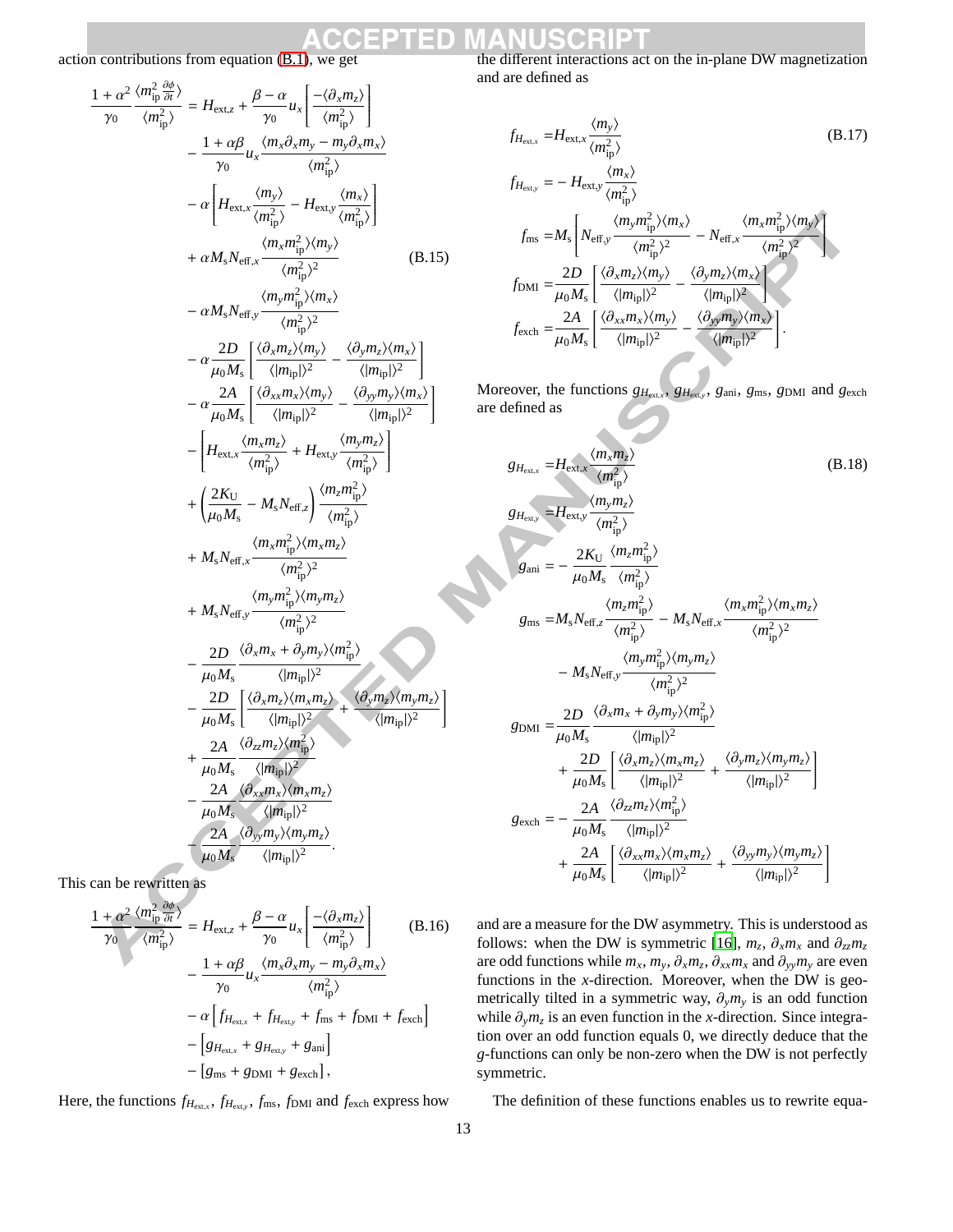tion (B.11) concisely as

$$
v = \frac{\langle m_{\text{ip}}^2 \rangle}{-\langle \partial_x m_z \rangle} \frac{\alpha \gamma_0}{1 + \alpha^2} H_{\text{ext},z} + \frac{1 + \alpha \beta}{1 + \alpha^2} u_x
$$
  
+ 
$$
\frac{\langle m_{\text{ip}}^2 \rangle}{-\langle \partial_x m_z \rangle} \frac{\beta - \alpha}{1 + \alpha^2} u_x \frac{\langle m_x \partial_x m_y - m_y \partial_x m_x \rangle}{\langle m_{\text{ip}}^2 \rangle}
$$
  
+ 
$$
\frac{\langle m_{\text{ip}}^2 \rangle}{-\langle \partial_x m_z \rangle} \frac{\gamma_0}{1 + \alpha^2} \left[ f_{\text{H}_{\text{ext},x}} + f_{\text{H}_{\text{ext},y}} \right]
$$
  
+ 
$$
\frac{\langle m_{\text{ip}}^2 \rangle}{-\langle \partial_x m_z \rangle} \frac{\gamma_0}{1 + \alpha^2} \left[ f_{\text{ms}} + f_{\text{DMI}} + f_{\text{exch}} \right]
$$
  
- 
$$
\frac{\langle m_{\text{ip}}^2 \rangle}{-\langle \partial_x m_z \rangle} \frac{\alpha \gamma_0}{1 + \alpha^2} \left[ g_{\text{H}_{\text{ext},x}} + g_{\text{H}_{\text{ext},y}} + g_{\text{ani}} \right]
$$
  
- 
$$
\frac{\langle m_{\text{ip}}^2 \rangle}{-\langle \partial_x m_z \rangle} \frac{\alpha \gamma_0}{1 + \alpha^2} \left[ g_{\text{ms}} + g_{\text{DMI}} + g_{\text{exch}} \right]. \tag{B.19}
$$

#### *AppendixB.2. Identification of the DW variables*

From equations (B.15) and (B.19), we can identify several DW variables. As discussed in Section 3, the DW motion in Lagrangian-based CCMs is described by maximal 4 DW variables  $(q, \phi, \Delta \text{ and } \chi)$ . In the semi-analytical model, we identify the analogs for these DW variables as well as additional DW variables.

While the DW position  $Q$  is defined by equation  $(B.7)$ , the DW magnetization angle  $\Phi_{av}$  is defined as

$$
\tan \Phi_{\text{av}} = \frac{\langle m_{y} \rangle}{\langle m_{x} \rangle}
$$
\n
$$
= \frac{\langle |m_{\text{ip}}| \sin (\phi) \rangle}{\langle |m_{\text{ip}}| \cos (\phi) \rangle}.
$$
\n(B.20)

This way, also the cosine and sine of  $\Phi_{av}$  are determined by

$$
\begin{cases}\n\cos \Phi_{\text{av}} = \frac{\langle m_x \rangle}{\langle |m_{\text{ip}}| \rangle} \\
\sin \Phi_{\text{av}} = \frac{\langle m_y \rangle}{\langle |m_{\text{ip}}| \rangle}.\n\end{cases}
$$
\n(B.21)

A weighted DW magnetization angle  $\Phi_{\text{av,w}}$  can be defined as

$$
\tan \Phi_{\text{av},\text{w}} = \frac{\langle m_{\text{y}} m_{\text{ip}}^2 \rangle}{\langle m_{\text{x}} m_{\text{ip}}^2 \rangle}
$$
\n
$$
= \frac{\langle |m_{\text{ip}}|^3 \sin(\phi) \rangle}{\langle |m_{\text{ip}}|^3 \cos(\phi) \rangle}
$$
\n(B.22)

and its cosine and sine are then determined by

$$
\begin{cases}\n\cos \Phi_{\text{av},\text{w}} = \frac{\langle m_x m_{\text{ip}}^2 \rangle}{\langle |m_{\text{ip}}|^3 \rangle} \\
\sin \Phi_{\text{av},\text{w}} = \frac{\langle m_y m_{\text{ip}}^2 \rangle}{\langle |m_{\text{ip}}|^3 \rangle}.\n\end{cases}
$$
\n(B.23)

To define  $\Phi_{av}$  unambiguously, we impose that  $\Phi_{av} = 0$  corresponds to a Néel wall characterized by  $\langle m_v \rangle = 0$  and  $\langle m_x \rangle > 0$ while  $\Phi_{av} = \pi$  corresponds to a Néel wall characterized by  $\langle m_v \rangle = 0$  and  $\langle m_x \rangle < 0$ .

Moreover, the DW width  $\Delta_{\text{av}}$  can be defined as

$$
\Delta_{\rm av} = -2 \frac{\langle m_{\rm ip}^2 \rangle}{\langle \partial_x m_z \rangle}.
$$
\n(B.24)

The DW geometrical tilting angle  $X_{\text{av}}$  is defined as

$$
\tan X_{\rm av} = \frac{\langle \partial_y m_z \rangle}{\langle \partial_x m_z \rangle}.
$$
\n(B.25)

This variable is analogous to the collective coordinate  $\chi$  introduced by Boulle *et al* [12]. Similar to our earlier model [16], we also define  $\kappa_{av}$  as

$$
\kappa_{\text{av}} = \frac{\langle m_{\text{ip}}^2 \rangle}{\langle |m_{\text{ip}}| \rangle}
$$
 (B.26)

which is related to the DW shape, see further, while additionally  $k_{\text{av,w}}$  is defined as

$$
\kappa_{\text{av,w}} = \frac{\langle |m_{\text{ip}}|^3 \rangle}{\langle m_{\text{ip}}^2 \rangle}.
$$
 (B.27)

We can also define three exchange related DW variables  $g_{x,av}$ , *g<sup>y</sup>*,av and *g<sup>z</sup>*,av with

$$
g_{i,\text{av}} = \frac{\langle \partial_{ii} m_i \rangle}{\langle |m_{\text{ip}}| \rangle} \ \forall i \in \{x, y, z\}. \tag{B.28}
$$

## *AppendixB.3. Updated equations of motion*

After introducing the DMI-field  $H_{\text{DMI}} = \frac{D}{\mu_0 M_s \Delta_{\text{av}}}$  and the exchange field  $H_{\text{exch}} = \frac{A}{\mu_0 M_s \Delta_{\text{av}}^2}$ , we can use the expressions of the DW variables to rewrite equation (B.15) as

$$
\frac{1+\alpha^2}{\gamma_0} \frac{\langle m_{\text{ip}}^2 \frac{\partial \phi}{\partial t} \rangle}{\langle m_{\text{ip}}^2 \rangle} = H_{\text{ext},z} + \frac{2}{\Delta_{\text{av}}} \frac{\beta - \alpha}{\gamma_0} u_x
$$
  
\n
$$
- \frac{\alpha}{\kappa_{\text{av}}} \Big[ H_{\text{ext},x} \sin \Phi_{\text{av}} - H_{\text{ext},y} \cos \Phi_{\text{av}} \Big]
$$
  
\n
$$
- \alpha M_s \frac{\kappa_{\text{av},w}}{\kappa_{\text{av}}} N_{\text{eff},y} \sin \Phi_{\text{av},w} \cos \Phi_{\text{av}}
$$
  
\n
$$
+ \alpha M_s \frac{\kappa_{\text{av},w}}{\kappa_{\text{av}}} N_{\text{eff},x} \cos \Phi_{\text{av},w} \sin \Phi_{\text{av}}
$$
  
\n
$$
+ \alpha 4 \kappa_{\text{av}} H_{\text{DMI}} \Big[ \sin \Phi_{\text{av}} - \tan X_{\text{av}} \cos \Phi_{\text{av}} \Big]
$$
  
\n
$$
- \alpha H_{\text{exch}} \Big[ 2 \Delta_{\text{av}}^2 \Big( g_{x,\text{av}} \sin \Phi_{\text{av}} - g_{y,\text{av}} \cos \Phi_{\text{av}} \Big) \Big]
$$
  
\n
$$
+ O_{H_{\text{ext},z}} \Big( \text{asymmetric} \Big), \tag{B.29}
$$

with the asymmetric contributions represented by  $O_{H_{\text{ext},z}}(\text{asymmetric})$ 

$$
O_{H_{\text{ext},z}}(\text{asymmetric}) = -\frac{1 + \alpha\beta}{\gamma_0} u_x \frac{\langle m_x \partial_x m_y - m_y \partial_x m_x \rangle}{\langle m_{\text{ip}}^2 \rangle} - \left[ g_{H_{\text{ext},x}} + g_{H_{\text{ext},y}} + g_{\text{ani}} \right] - \left[ g_{\text{ms}} + g_{\text{DMI}} + g_{\text{exch}} \right].
$$
 (B.30)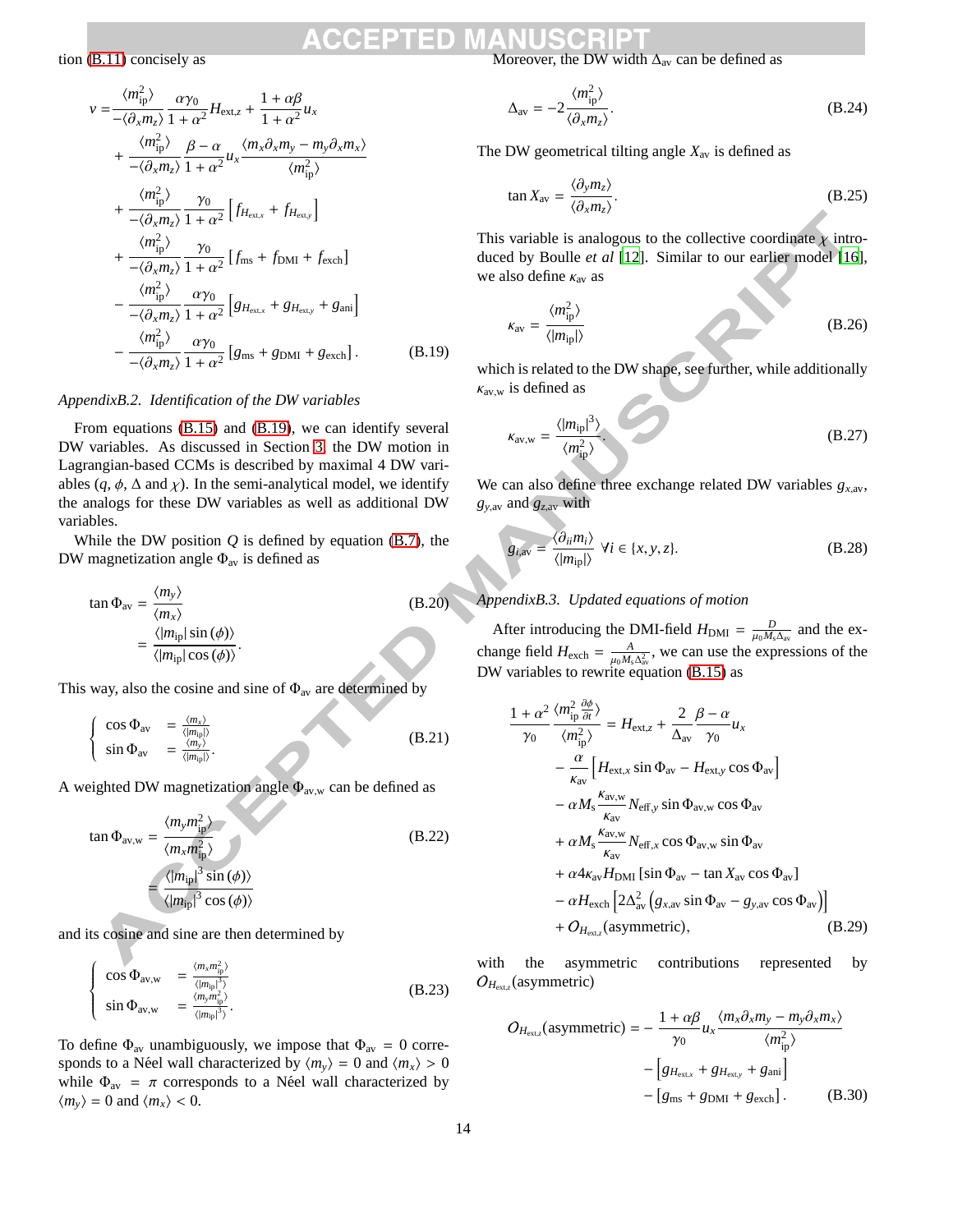Similarly, we can rewrite equation (B.19) as

$$
\frac{1+\alpha^2}{\gamma_0} \frac{2}{\Delta_{\text{av}}} v = \alpha H_{\text{ext},z} + \frac{2}{\Delta_{\text{av}}} \frac{1+\alpha\beta}{\gamma_0} u_x \n+ \frac{1}{\kappa_{\text{av}}} \left[ H_{\text{ext},x} \sin \Phi_{\text{av}} - H_{\text{ext},y} \cos \Phi_{\text{av}} \right] \n+ M_s \frac{\kappa_{\text{av},w}}{\kappa_{\text{av}}} N_{\text{eff},y} \sin \Phi_{\text{av},w} \cos \Phi_{\text{av}} \n- M_s \frac{\kappa_{\text{av},w}}{\kappa_{\text{av}}} N_{\text{eff},x} \cos \Phi_{\text{av},w} \sin \Phi_{\text{av}} \n- 4\kappa_{\text{av}} H_{\text{DMI}} \left[ \sin \Phi_{\text{av}} - \tan X_{\text{av}} \cos \Phi_{\text{av}} \right] \n+ H_{\text{exch}} \left[ 2\Delta_{\text{av}}^2 \left( g_{x,\text{av}} \sin \Phi_{\text{av}} - g_{y,\text{av}} \cos \Phi_{\text{av}} \right) \right] \n+ \frac{1+\alpha^2}{\gamma_0} \frac{2}{\Delta_{\text{av}}} O_{y,1} \text{(asymmetric)} \qquad (B.31)
$$

with the asymmetric contributions to the DW velocity expression represented by  $O_{\nu,1}$  (asymmetric)

$$
O_{\nu,1}(\text{asymmetric}) = \frac{\Delta_{\text{av}}}{2} \frac{\beta - \alpha}{1 + \alpha^2} u_x \frac{\langle m_x \partial_x m_y - m_y \partial_x m_x \rangle}{\langle m_{\text{ip}}^2 \rangle} - \frac{\Delta_{\text{av}}}{2} \frac{\alpha \gamma_0}{1 + \alpha^2} \left[ g_{H_{\text{ext},x}} + g_{H_{\text{ext},y}} + g_{\text{ani}} \right] - \frac{\Delta_{\text{av}}}{2} \frac{\alpha \gamma_0}{1 + \alpha^2} \left[ g_{\text{ms}} + g_{\text{DMI}} + g_{\text{exch}} \right].
$$
\n(B.32)

Expressions (B.29), (B.30), (B.31) and (B.32) can be combined to

$$
v + \frac{\Delta_{\text{av}}}{2} \frac{1}{\alpha} \frac{\langle m_{\text{ip}}^2 \frac{\partial \phi}{\partial t} \rangle}{\langle m_{\text{ip}}^2 \rangle} = \frac{\Delta_{\text{av}}}{2} \frac{\gamma_0}{\alpha} H_{\text{ext},z} + \frac{\beta}{\alpha} u_x + O_{v,2} \text{(asymmetric)}
$$
(B.33)

with  $O_{v,2}$  (asymmetric) representing the asymmetric contributions to the DW velocity

$$
O_{\nu,2}(\text{asymmetric}) = -\frac{\Delta_{\text{av}}}{2} \frac{1}{\alpha} u_x \frac{\langle m_x \partial_x m_y - m_y \partial_x m_x \rangle}{\langle m_{\text{ip}}^2 \rangle} -\frac{\Delta_{\text{av}} \gamma_0}{2} \left[ g_{H_{\text{ext},x}} + g_{H_{\text{ext},y}} + g_{\text{ani}} \right] -\frac{\Delta_{\text{av}} \gamma_0}{2} \frac{\gamma_0}{\alpha} \left[ g_{\text{ms}} + g_{\text{DMI}} + g_{\text{exch}} \right].
$$
\n(B.34)

Since the semi-analytical model contains more unknown variables than equations of motion, we rely on micromagnetic simulations to determine their value.

## **AppendixC. The DW profile and DW variable** κ**av**

In this Appendix, we demonstrate how to give a physical interpretation to the prefactors  $\kappa_{\text{DMI}}$  and  $\kappa_{\text{field}}$  from the Lagrangian-based approach and  $\kappa_{av}$  from the semi-analytical model. While  $\kappa_{\text{DMI}}$  and  $\kappa_{\text{field}}$  are constants in the Lagrangianbased CCMs,  $\kappa_{av}$  defined by

$$
\kappa_{\rm av} = \frac{\langle m_{\rm ip}^2 \rangle}{\langle |m_{\rm ip}| \rangle} \tag{C.1}
$$

is a DW variable. Since expressions  $0 \le m_{\rm ip}^2 \le 1$  and  $m_{\rm ip}^2 \le |m_{\rm ip}|$ are always valid,  $\kappa_{av}$  is a value between 0 and 1. Note that  $\kappa_{\rm DMI}$ and  $\kappa_{\text{field}}$  are also values between 0 and 1. The averages  $\langle f \rangle$  can be taken over any volume of the nanostrip including the DW

$$
\langle f \rangle(t) = \frac{1}{V} \int \int \int_{V} f(\mathbf{r}, t) \, \mathrm{d}V \tag{C.2}
$$

when edge effects due to DMI and magnetization canting of the domains due to in-plane fields are not present. Indeed, when  $m_z^2 = 1$  in the domains,  $\langle m_{\text{ip}}^2 \rangle$  and  $\langle |m_{\text{ip}}| \rangle$  from equation (C.1) will have no contributions from outside the DW. On the other hand, when  $m_z^2$  < 1 in the domains, this should be taken into account when integrating over the DW profile. Next, we will use a simplified version of the DW width definition (B.24)

$$
\Delta_{\text{av}} = L_x \langle m_{\text{ip}}^2 \rangle
$$
\n
$$
= \frac{L_x}{V} \int \int \int_V \int_V 1 - m_z^2(\mathbf{r}, t) \, dV
$$
\n
$$
= \frac{1}{L_y} \int_{-\frac{L_y}{2}}^{\frac{L_y}{2}} \int_{-\frac{L_z}{2}}^{\frac{L_z}{2}} 1 - m_z^2(x, y, t) \, dxdy.
$$
\n(C.3)

to determine  $\kappa_{av}$  and to ensure that the boundary conditions of the DW profile are well defined.  $L_x$ ,  $L_y$  and  $L_z$  are respectively the length, the width and the thickness of the integrated nanostrip volume.

To understand what  $\kappa_{av}$  represents, we consider the different cases illustrated in Figure C.6.

In the first case, we consider the hypothetical DW profile depicted in the left part of Fig. C.6. This DW has only an in-plane magnetized contribution, i.e.

$$
m_z(x) = 0 \text{ when } q - \frac{\Delta_{\text{av}}}{2} \le x \le q + \frac{\Delta_{\text{av}}}{2}.
$$
 (C.4)

Consequently,  $m_{\text{ip}}^2$  and  $|m_{\text{ip}}|$  are both equal to 1 in every point of the DW. This corresponds to  $\kappa_{av} = 1$  in accordance with equation (C.1). The edges of this DW profile are at  $x = q - \frac{\Delta_{av}}{2}$ and  $x = q + \frac{\Delta_{av}}{2}$  to assure the consistency of equation (C.3).

In the second case, we start directly from the ansatz (5) of the DW profile, taking into account that the normalized magnetization vector **m** is expressed by (4). In this case, the DW shape is characterized by

$$
m_z(x) = \cos\left(2 \arctan\left[\exp\left(2\frac{(x-q) + y \tan\chi}{\Delta_{\text{av}}}\right)\right]\right)
$$

$$
= -\tanh\left(2\frac{(x-q) + y \tan\chi}{\Delta_{\text{av}}}\right) \tag{C.5}
$$

in which  $\Delta/\cos \chi$  was replaced by  $\Delta_{av}/2$  in accordance with Table 1. This DW profile at  $y = 0$  is depicted in the right part of Fig. C.6.

Using equations (C.1), (C.2), (C.5) and (C.3) we evaluate  $\kappa_{av}$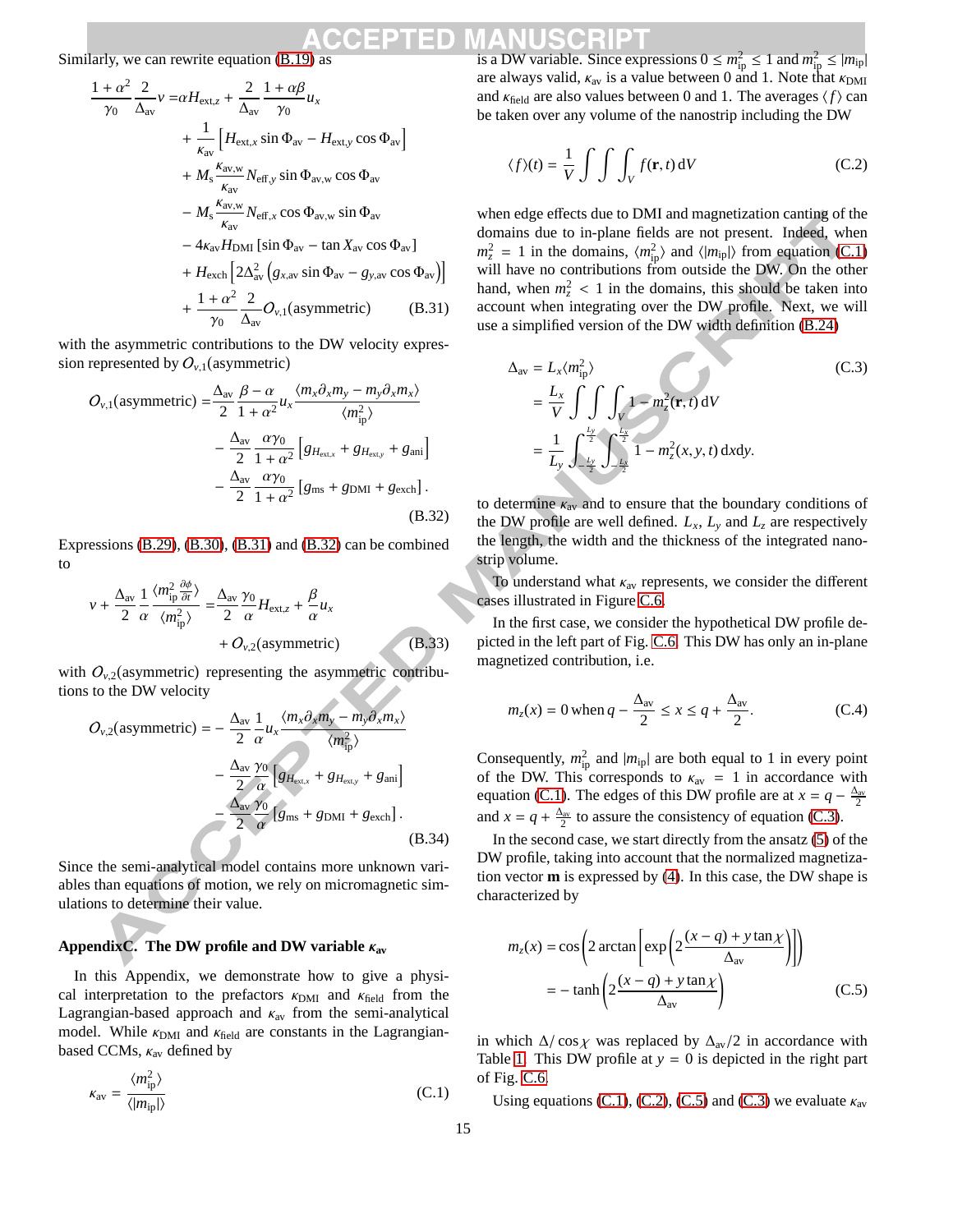

Figure C.6: Comparison of different DW profiles to illustrate how  $\kappa_{av}$  can be interpreted. The left part corresponds to DW profile (C.4) with  $q = 0$ , while the right part corresponds to DW profile (C.5) at the middle of the nanostrip (*y* = 0) and with  $q = 0$ . When  $\chi = 0$ , these DW profiles are also valid at every cross section of the nanostrip, i.e.  $\forall y \in [-L_v/2, L_v/2]$ .

as

 $\kappa$ 

av = 
$$
\frac{\langle \frac{1}{\cosh^2(2\frac{(x-q)+y\tan x}{\Delta_{av}})} \rangle}{\langle \sqrt{\frac{1}{\cosh^2(2\frac{(x-q)+y\tan x}{\Delta_{av}})}} \rangle}
$$
  
= 
$$
\frac{\frac{\Delta_{av}}{L_x}}{\frac{1}{L_xL_y} \int_{-\frac{L_y}{2}}^{\frac{L_y}{2}} \int_{-\infty}^{\infty} \frac{1}{\cosh(2\frac{(x-q)+y\tan x}{\Delta_{av}})}} dxdy
$$
  
= 
$$
\frac{\Delta_{av}}{\frac{\Delta_{av}}{2L_y} \int_{-\frac{L_y}{2}}^{\frac{L_y}{2}} \int_{-\infty}^{\infty} \frac{1}{\cosh u} du dy}
$$
  
= 
$$
\frac{2}{\pi} \approx 0.63662.
$$
 (C.6)

This is in agreement with the constant  $\kappa_{\text{field}}$  in the Lagrangianbased CCMs. However, the constant  $\kappa_{\rm DMI}$  is equal to  $\frac{\pi}{4}$ . From this discussion, it is clear that  $k_{av}$  is determined by the DW shape.

## **AppendixD. Assessment of the semi-analytical model**

## *AppendixD.1. Introduction*

To make an assessment of the semi-analytical model, we applied the model for both field-driven DW dynamics in Pt/CoFe/MgO nanostrips and STT-driven DW dynamics in Pt/Co/AlO*<sup>x</sup>* nanostrips as detailed in Subsection 5.2. Micromagnetic simulations enable us to quantify the DW variables and to use the semi-analytical equations to predict the DW velocity and the excitation strength. The accuracy of these predictions can then be determined since the DW velocity can also be extracted from the built-in simulation window velocity of MuMax<sup>3</sup> which gives the speed of the simulation window. Moreover, we can verify how well the DW variables defined in AppendixB correspond to their analogs in the Lagrangianbased CCMs by extracting them from simulations. These analogs were extracted using following methods:

- The in-plane magnetization angle  $\phi$  was extracted from the local values of the *x*-and *y*-component of magnetization at the center of the DW (position *q* corresponding to  $m<sub>z</sub>$  = 0 and  $y = 0$ ) in accordance with the definition used for deriving the Lagrangian-based CCMs as depicted in Fig. 1.
- The tilting angle  $\chi$  was extracted by finding the position of the DW at the edges of the nanostrip, and computing the angle of the line connecting the two points with respect to the width of the nanostrip through the center of the DW (*q*), i.e. the tilting angle of the line  $m<sub>z</sub> = 0$  with respect to the *y*-direction as depicted in Fig. 1.
- The DW width was extracted based on the Thiele definition of DW width [11, 46]

$$
\Delta \equiv \frac{2L_y L_z}{\int \int \int_V \left(\frac{\partial \mathbf{m}}{\partial x}\right)^2 dV}
$$
 (D.1)

This DW width  $\Delta$  corresponds to  $\Delta/\cos \chi$  in Table 1.

Additionally, to investigate how much edge effects affect the DW dynamics, we also quantified the semi-analytical DW variables by averaging the DW profile over the line along the length of the nanostrip and through the middle of the nanostrip cross section, i.e. the line characterized by  $y = 0$  in Fig. 1(b). These DW variables are also substituted in the semi-analytical equations of motion to investigate how strongly the edge effects affect their evaluation.

Furthermore, the effective demagnetizing factors determined from micromagnetic simulations as explained in AppendixB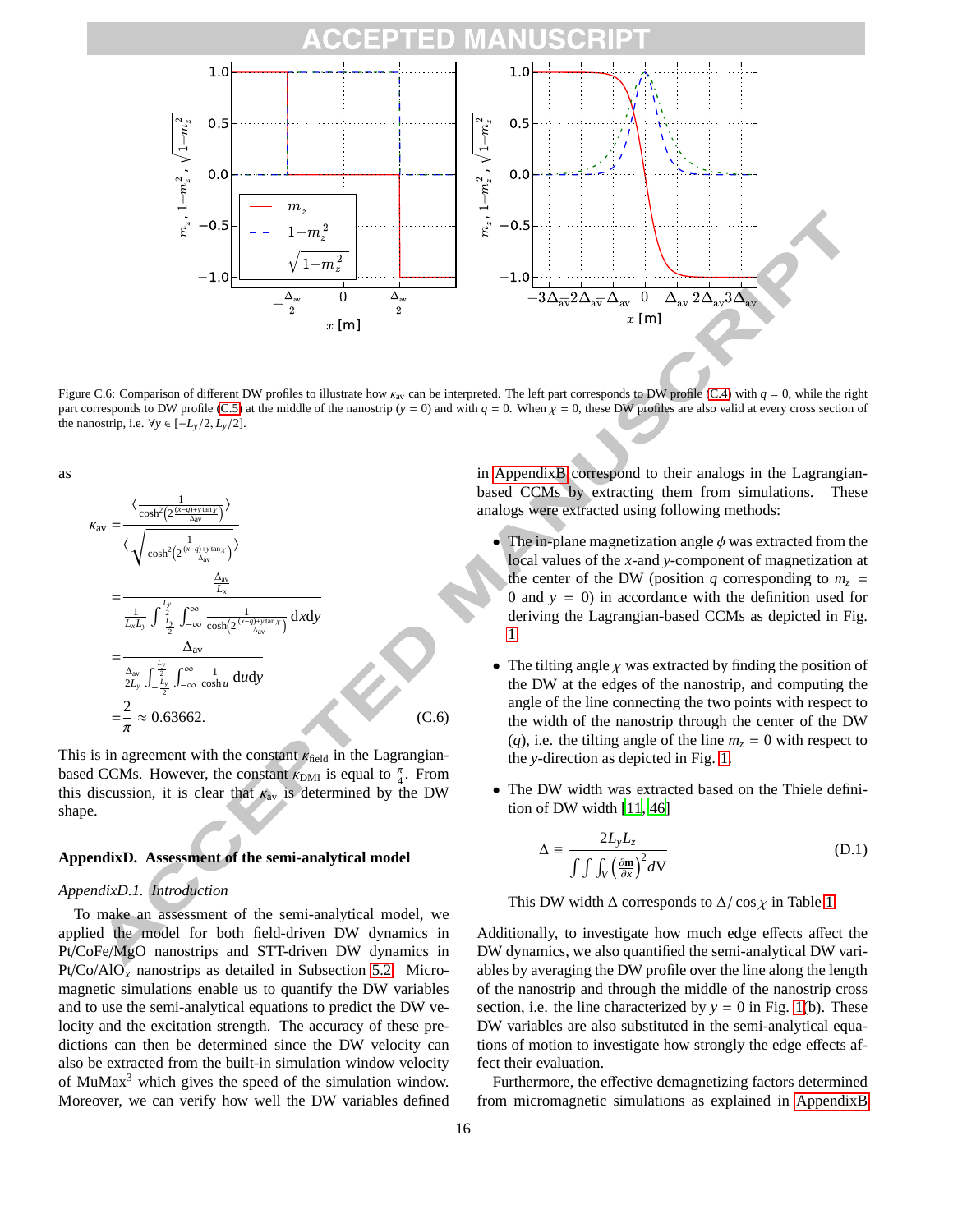are compared to the demagnetizing factors calculated using Aharoni's equations [38]. While  $N_{\text{eff},z}$  is not depicted for clarity, *N*eff,*<sup>z</sup>* is determined by the other two demagnetizing factors  $(N_{\text{eff},z} = 1 - N_{\text{eff},x} - N_{\text{eff},y}).$ 

In general, one can discriminate between two propagation regimes, separated by the Walker Breakdown (WB) [43]. Below the WB, the DW adapts itself to the perpendicularly applied field or the applied current along the length of the nanostrip, resulting in a steady state translational motion along the nanostrip. In the equations of motion, this corresponds to

$$
\langle m_{\text{ip}}^2 \frac{\partial \phi}{\partial t} \rangle = 0,\tag{D.2}
$$

i.e. a fixed magnetization profile. Under these conditions, the left hand side of equation (B.16) is zero and thus

$$
\alpha \left[ f_{\text{ms}} + f_{\text{DMI}} + f_{H_{\text{ext,x}}} + f_{H_{\text{ext,y}}} + f_{\text{exch}} \right]
$$
  
+ 
$$
\left[ g_{H_{\text{ext,x}}} + g_{H_{\text{ext,y}}} + g_{\text{ani}} + g_{\text{ms}} + g_{\text{DMI}} + g_{\text{exch}} \right]
$$
  
= 
$$
H_{\text{ext,z}}
$$
(D.3)

for the field-driven case and

$$
\frac{\alpha \zeta}{-b_J} \left[ f_{\text{ms}} + f_{\text{DMI}} + f_{H_{\text{ext},x}} + f_{H_{\text{ext},y}} + f_{\text{exch}} \right]
$$
  
+ 
$$
\frac{\zeta}{-b_J} \left[ g_{H_{\text{ext},x}} + g_{H_{\text{ext},y}} + g_{\text{ani}} + g_{\text{ms}} + g_{\text{DMI}} + g_{\text{exch}} \right]
$$
  
= 
$$
j_x
$$
 (D.4)

with

$$
\zeta = \frac{\gamma_0}{\frac{2}{\Delta_{\text{av}}}(\beta - \alpha) - (1 + \alpha \beta)^{\frac{\langle m_x \partial_x m_y - m_y \partial_x m_x \rangle}{\langle m_{\text{ip}}^2 \rangle}}}
$$
(D.5)

and  $-b_Jj_x = u_x$  for the STT-driven case. These expressions show how the different symmetric interactions (*f*-functions on the left hand side) and the asymmetric interactions (*g*-functions on the left hand side) add up to balance the driving force (right hand side). As long as these interactions can balance  $H_{\text{ext,}z}$ and/or  $j_x$ , the DW motion stays below the WB. The assessment of the semi-analytical model is limited to the DW motion below the WB.

### *AppendixD.2. Field-driven DW motion*

First, we limit our discussion to field-driven DW motion below the WB in Pt/CoFe/MgO nanostrips. From Fig. D.7, it is clear that the magnetization angles  $\Phi_{av}$  and  $\Phi_{av,w}$  as defined by respective equations (B.20) and (B.22) indeed represent the DW magnetization angle. Similarly, the geometrical tilting angle  $X_{\text{av}}$  defined by (B.25) represents the DW tilting angle and  $\frac{\Delta_{av}}{2}$  defined by (B.24) corresponds to the Lagrangian-based DW width. Note that, while the DW width curves do not perfectly match, they have the same shape. The difference between the semi-analytical DW variables quantified by averaging over respectively the entire DW profile and the DW profile along the line  $y = 0$ , demonstrates that the influence of edge effects on the DW variables is rather small.

To verify the accuracy of the derived equations of motion of the semi-analytical model, the DW velocity predicted by equation (B.33) is compared to the DW velocity determined by the built-in simulation window velocity of MuMax<sup>3</sup> for several outof-plane fields below the Walker Breakdown. This comparison is illustrated in Figure D.8. Moreover, we also verified whether the sum of the terms on the left hand side of equation (D.3) equals *H*ext,*<sup>z</sup>* . We also calculated the normalized root mean square error (NRMSE) and coefficient of determination  $R<sup>2</sup>$  for this comparison in Table D.5. We can conclude that the semi-analytical approach is very accurate in its predictions. Only at fields close to the Walker Breakdown field, we observe a small deviation: the DW velocity is slightly underestimated, while the out-of-plane field is a little bit overestimated. We also observe that the evaluation of the equations of motion is only slightly affected when edge effects are not taken into account  $(y = 0)$  and when the demagnetizing factors are calculated using Aharoni's equations [38] instead of determining them from micromagnetic simulations. The effective demagnetizing factors are of the same order of magnitude as those determined by Aharoni's equations, but vary due to the changing DW shape as function of excitation strength.

From Figure D.8, it is clear that the *g*-functions which are an indication for the DW asymmetry are relatively small compared to the *f*-functions. Moreover, the DW becomes increasingly asymmetric for larger out-of-plane fields. We also observe that  $g_{\text{DMI}}$  and  $f_{\text{DMI}}$  clearly dominate over the other *g*- and *f*functions, respectively. Note that, while asymmetry in the DW slightly slows the DW down, it hereby increases the Walker Breakdown.

### *AppendixD.3. STT-driven DW motion*

For STT-driven DW motion below the WB in Pt/Co/AlO*<sup>x</sup>* nanostrips, the discussion is similar. In Fig. D.9, we observe that the DW variables in the semi-analytical model are well defined.

In Fig. D.10, the DW velocity predicted by equation (B.33) is compared to the DW velocity determined by the built-in simulation window velocity of MuMax<sup>3</sup> for several current densities below the Walker Breakdown. Moreover, we also verified whether the sum of the terms on the left hand side of equation (D.4) equals  $j_x$ . We also calculated the normalized root mean square error (NRMSE) and coefficient of determination  $R<sup>2</sup>$  for this comparison in Table D.5. We may again conclude that the semi-analytical approach is very accurate in its predictions, both with and without  $(y = 0)$  taking edge effects into account and when the demagnetizing factors are calculated using Aharoni's equations [38] instead of determining them from micromagnetic simulations. However, at currents close to the Walker Breakdown, the current density is a little bit underestimated.

From Fig. D.10, it is clear that the asymmetric contributions to the DW velocity and to the current density are negligible. This is in contrast to the field-driven case, where asymmetric effects have a significant effect on the DW dynamics. Similar to the field-driven case, we observe that  $f_{DMI}$  clearly dominates over the other *f*-functions.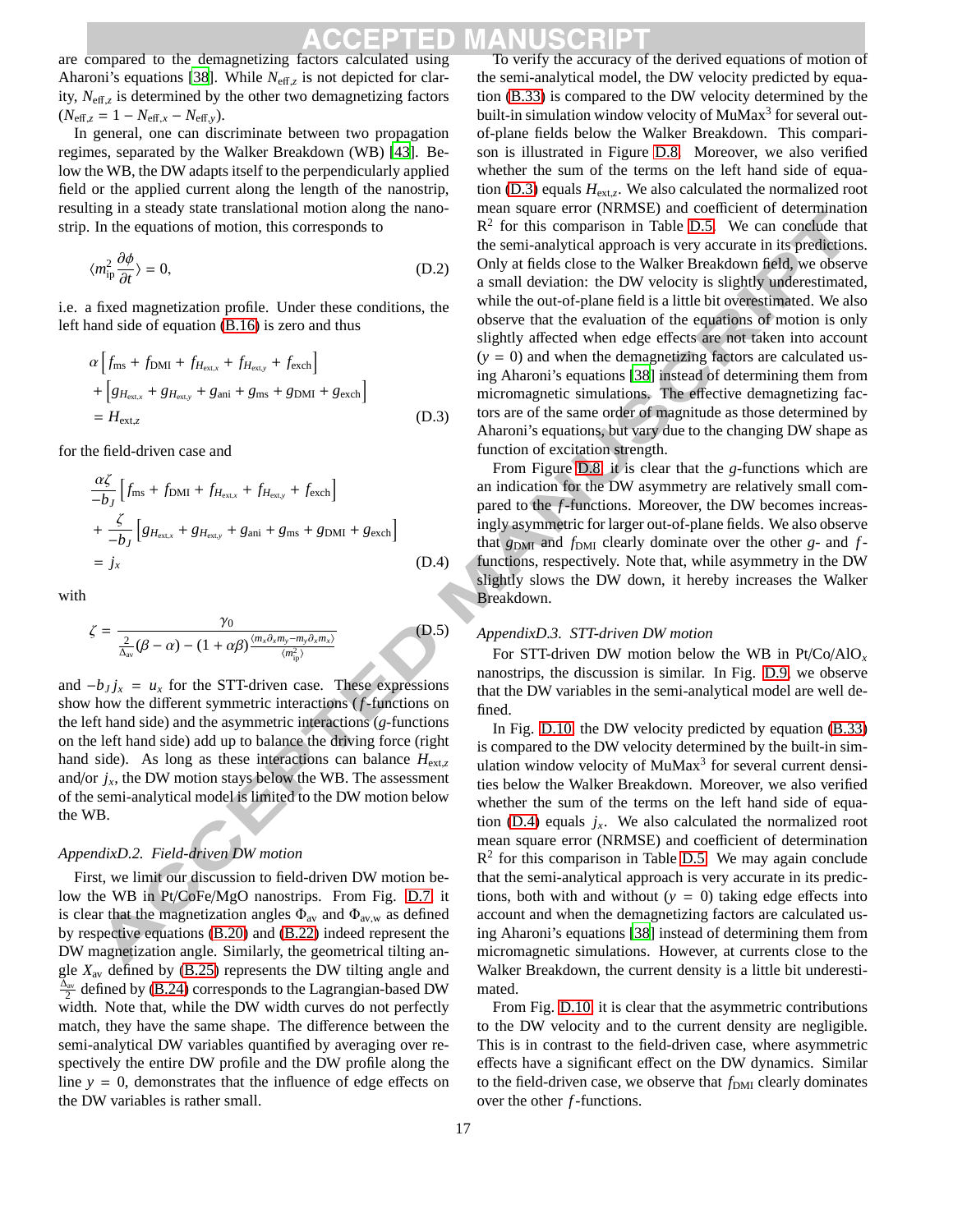

Figure D.7: For field-driven DW motion in a Pt/CoFe/MgO nanostrip, it is shown how well the main DW variables defined in AppendixB correspond to their analogs in the Lagrangian-based CCMs (listed in Table 1), which are determined by extraction from simulations. These semi-analytical DW variables are both determined by averaging over the entire DW and over the line through the middle of the DW ( $y = 0$ ). *From left to right:* the in-plane magnetization angles  $\Phi_{av}$  (B.20),  $\Phi_{av,w}$ (B.22) and their analog  $\phi$ , the geometrical tilting angle  $X_{\text{av}}$  (B.25) and its analog  $\chi$ , the scaled DW width  $\frac{\Delta_{\text{av}}}{2}$  (see eq. (B.24)) and its analog  $\Delta$  (Thiele definition).



Figure D.8: For field-driven DW motion in a Pt/CoFe/MgO nanostrip, the accuracy of the semi-analytical equations for the DW velocity and the change in magnetization angle is investigated. *Top*: the DW velocity predicted by equation (B.33) (both with and without  $(y = 0)$  taking edge effects into account, and when using demagnetizing factors calculated with Aharoni's equations [38] instead of determining them from micromagnetic simulations) is compared to the DW velocity determined by the built-in simulation window velocity of MuMax<sup>3</sup> (*left*). The different contributions to this DW velocity according to the interaction (current, anisotropy, magnetostatics, DMI and exchange) are also shown (*middle*). Only the out-of-plane field is a symmetric term while the other interactions are due to asymmetric effects. The micromagnetically determined effective demagnetizing factors  $N_{\text{eff},x}$  and  $N_{\text{eff},y}$  are also compared to the demagnetizing factors *N<sub>x</sub>* and *N<sub>y</sub>* calculated using Aharoni's equations [38](*right*). *Bottom:*  $\mu_0 H_{\text{ext},z}$  as predicted by the left hand side of equation (D.3) (both with and without (*y* = 0) taking edge effects into account, and when using demagnetizing factors calculated with Aharoni's equations [38] instead of determining them from micromagnetic simulations) as well as the combined contributions of the symmetric *f*-functions and the asymmetric *g*-functions are compared to the exact value of  $\mu_0 H_{\text{ext},z}$  (*left*). The different symmetric contributions (*f*-functions) (*middle*) and the different asymmetric contributions (*g*-functions) (*right*) are also shown.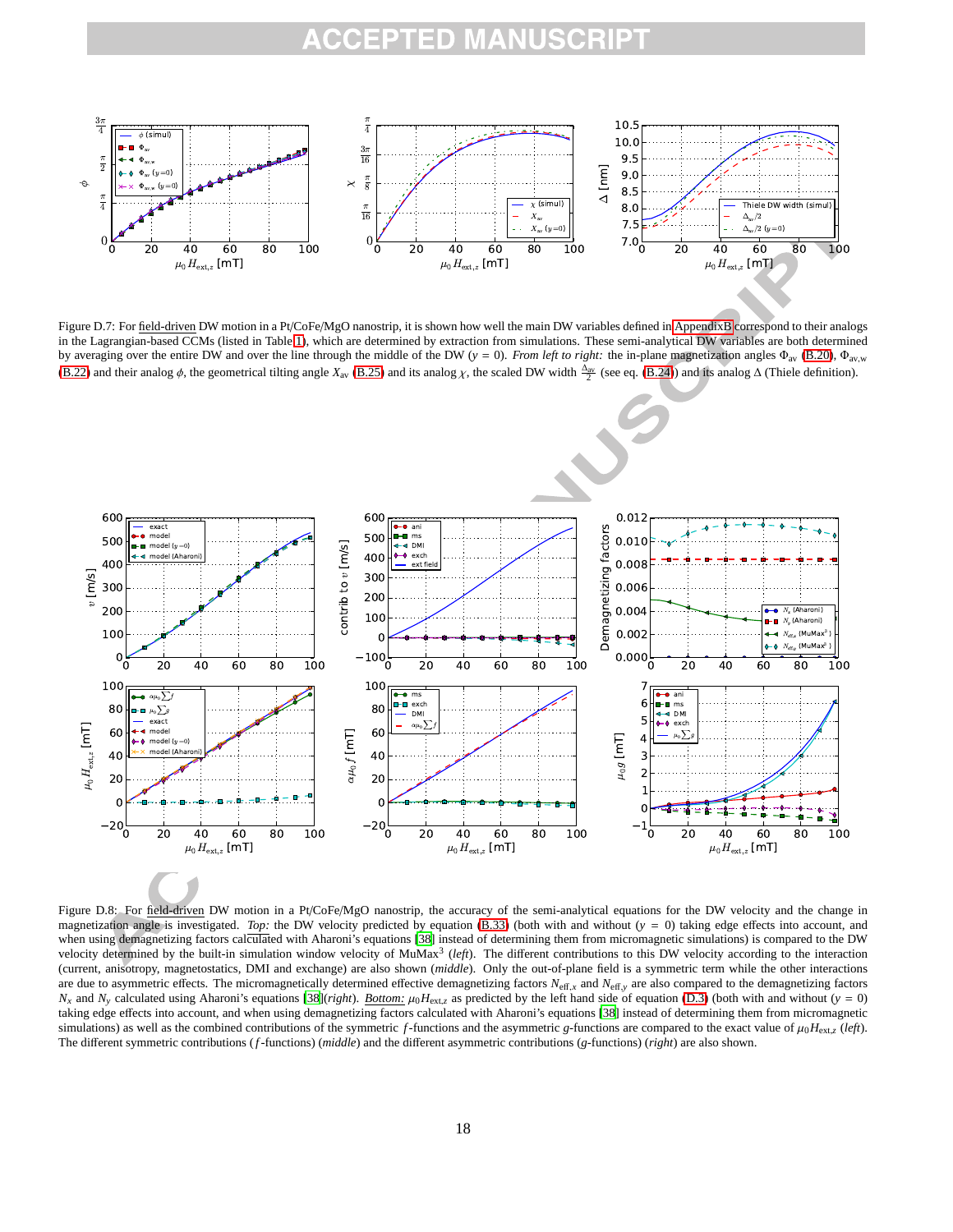| Model          | Velocity<br>NRMSE $[R^2]$ | $\Phi_{\text{av}}$ and $\Phi_{\text{av,w}}$ with $\phi$<br>NRMSE $[R^2]$ |                      | $X_{\text{av}}$ with $\chi$<br>NRMSE $[R^2]$ | $\Delta_{\rm av}/2$ with $\Delta$<br>NRMSE $[R^2]$ | $\mu_0 H_{\text{ext},z}$ or $j_x$<br>NRMSE $[R^2]$ |
|----------------|---------------------------|--------------------------------------------------------------------------|----------------------|----------------------------------------------|----------------------------------------------------|----------------------------------------------------|
| Pt/CoFe/MgO    | 3.07%<br>$[99.77\%]$      | $\Phi_{\text{av}}$                                                       | 3.99%<br>$[99.31\%]$ | 1.36%                                        | 3.69%                                              | 0.84%                                              |
| (field-driven) |                           | $\Phi_{\text{av},w}$                                                     | 3.28%<br>$[99.53\%]$ | $[99.89\%]$                                  | $[86.76\%]$                                        | $[99.98\%]$                                        |
| $Pt/Co/AlO_x$  | 0.64%<br>$[99.99\%]$      | $\Phi_{\rm av}$                                                          | 2.08%<br>$[99.82\%]$ | 1.35%                                        | 3.38%                                              | 2.96%                                              |
| (STT-driven)   |                           | $\Phi_{\text{av},w}$                                                     | 2.34%<br>$[99.77\%]$ | [99.9%]                                      | $[78.12\%]$                                        | $[99.75\%]$                                        |

Table D.5: The normalized root mean square error (NRMSE) and coefficient of determination  $R^2$  of the DW variables from the semi-analytical model as compared to their analogs from the Lagrangian-based CCMs, which are determined by extraction from simulations, as well as the NRMSE and  $R<sup>2</sup>$  of the predictions from this model as compared to the exact values. Both the results for field-driven DW motion in Pt/CoFe/MgO nanostrips and STT-driven DW motion in Pt/Co/AlO*<sup>x</sup>* nanostrips are listed. More specifically, this Table compares the DW velocity predicted by  $(B.33)$  with the built-in simulation window velocity of MuMax<sup>3</sup>, the in-plane magnetization angles  $\Phi_{av}$  (B.20) and  $\Phi_{av,w}$  (B.22) with their analog  $\phi$ , the tilting angle  $X_{av}$  (B.25) with its analog  $\chi$ , the scaled DW width  $\Delta_{av}/2$  (see eq. (B.24)) with the Thiele DW width ∆ and the out-of-plane field or current density as determined by (D.3) or (D.4) with the exact out-of-plane field µ0*H*ext,*<sup>z</sup>* or exact current density *jx*.



Figure D.9: For STT-driven DW motion in a Pt/Co/AlO<sub>x</sub> nanostrip, it is shown how well the main DW variables defined in AppendixB correspond to their analogs in the Lagrangian-based CCMs (listed in Table 1), which are determined by extraction from simulations. These semi-analytical DW variables are both determined by averaging over the entire DW and over the line through the middle of the DW ( $y = 0$ ). *From left to right:* the in-plane magnetization angles  $\Phi_{av}$  (B.20),  $\Phi_{av,w}$ (B.22) and their analog  $\phi$ , the geometrical tilting angle  $X_{\text{av}}$  (B.25) and its analog  $\chi$ , the scaled DW width  $\frac{\Delta_{\text{av}}}{2}$  (see eq. (B.24)) and its analog  $\Delta$  (Thiele definition).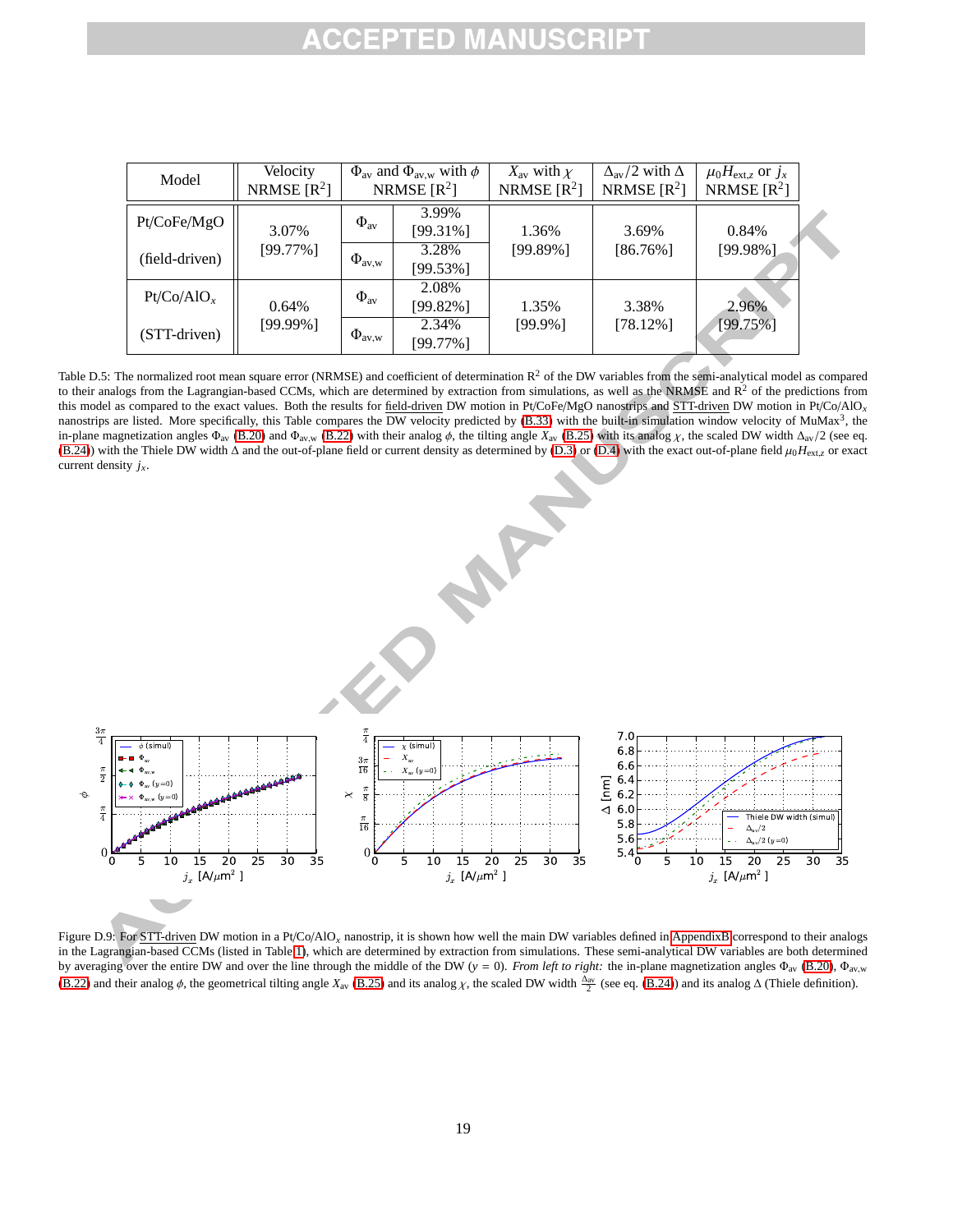

Figure D.10: For STT-driven DW motion in a Pt/Co/AlO<sub>x</sub> nanostrip, the accuracy of the semi-analytical equations for the DW velocity and the change in magnetization angle is investigated. *Top:* the DW velocity predicted by equation (B.33) (both with and without (*y* = 0) taking edge effects into account, and when using demagnetizing factors calculated with Aharoni's equations [38] instead of determining them from micromagnetic simulations) is compared to the DW velocity determined by the built-in simulation window velocity of MuMax<sup>3</sup> (left). The different contributions to this DW velocity according to the interaction (current, anisotropy, magnetostatics, DMI and exchange) are also shown (*middle*). Only one term due to the current is a symmetric term while the other interactions and another current term are due to asymmetric effects. The micromagnetically determined effective demagnetizing factors  $N_{\text{eff},x}$  and  $N_{\text{eff},y}$  are also compared to the demagnetizing factors  $N_x$  and  $N_y$  calculated using Aharoni's equations [38](*right*). *Bottom:*  $j_x$  as predicted by the left hand side of equation (D.4) (both with and without (*y* = 0) taking edge effects into account, and when using demagnetizing factors calculated with Aharoni's equations [38] instead of determining them from micromagnetic simulations) as well as the combined contributions of the symmetric *f*-functions and the asymmetric *g*-functions are compared to the exact value of *j<sup>x</sup>* (*left*). The different symmetric contributions (*f*-functions) (*middle*) and the different asymmetric contributions (*g*-functions) (*right*) are also shown.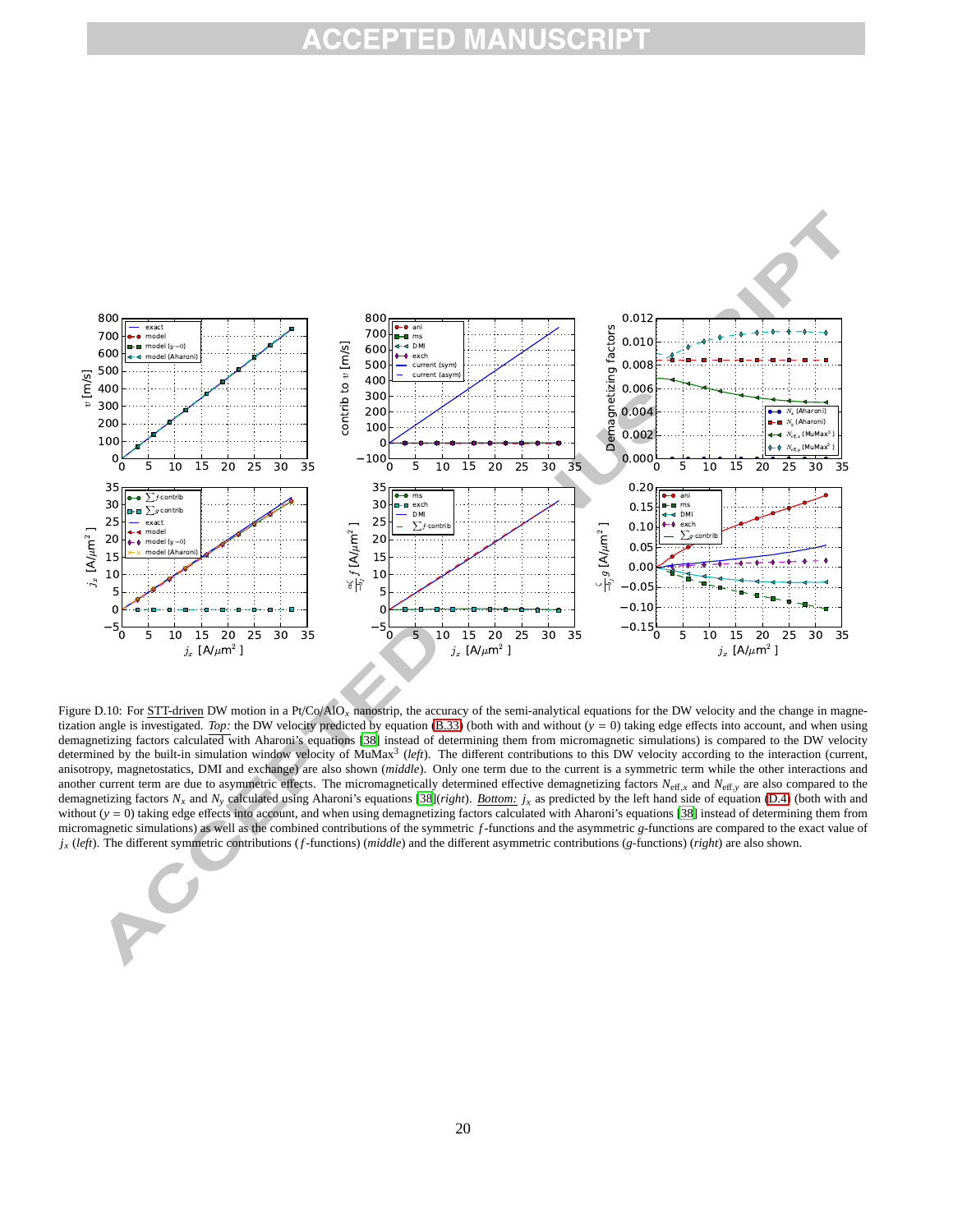## **AppendixE. Defining the averaging window**

In order to accurately describe the DW behaviour using the semi-analytical model, the averages  $\langle f \rangle$  have to be calculated in a proper way. In perpendicularly magnetized nanostrips without DMI and in-plane fields, the domain magnetization has no in-plane contributions [16]. The DW position *Q* is then expressed as [45]

$$
Q(t) = \frac{L_x}{2} \langle m_z(\mathbf{r}, t) \rangle
$$
 (E.1)

with the average  $\langle f \rangle$  taken over any volume of the nanostrip including the DW [13–15]. Taking into account that DMI induces edge effects and in-plane fields lead to magnetization canting of the domains, eq. (E.1) is replaced by

$$
Q(t) = \frac{1}{-\langle \partial_x m_z(\mathbf{r}, t) \rangle} \langle m_z(\mathbf{r}, t) \rangle.
$$
 (E.2)

While the DW position *Q* is well defined by (E.2) for every averaging window that includes the DW, both effects undesirably affect the evaluation of the equations of motion when a significant part of the domains is taken into account. For example, when  $\langle f \rangle$  takes a significant part of the domains into account, the DW width  $\Delta_{\text{av}}$  defined as

$$
\Delta_{\rm av} = 2 \frac{\langle m_{\rm ip}^2 \rangle}{-\langle \partial_x m_z \rangle} \tag{E.3}
$$

is overestimated and the DW magnetization angle  $\Phi_{av}$ 

$$
\tan \Phi_{\text{av}} = \frac{\langle m_{y} \rangle}{\langle m_{x} \rangle},\tag{E.4}
$$

is poorly defined. To avoid this,  $\langle f \rangle$  is by definition restricted to the DW volume  $V_{\text{DW}}$ 

$$
\langle f \rangle(t) = \frac{1}{V_{\text{DW}}} \int \int \int_{V_{\text{DW}}} f(\mathbf{r}, t) \, dV.
$$
 (E.5)

In order to define the DW volume  $V_{\text{DW}}$  in (E.5), we fix the boundaries based on *m<sup>z</sup>* changing only significantly inside the DW as a function of *x*. Therefore, the DW is defined in the region where

$$
|\partial_x m_z| \ge \epsilon \, [\text{nm}^{-1}] \tag{E.6}
$$

is fulfilled. In equation (E.6),  $\epsilon$  should be a well-chosen constant. If  $\epsilon$  is too large, only a small part of the DW is taken into account, thereby neglecting the full complexity of the DW. On the other hand, if  $\epsilon$  is too small, a significant part of the domains is taken into account causing unwanted contributions to the averages. We found that  $\epsilon = 0.01$  results in an accurate description of the DW dynamics by the semi-analytical equations of motion. This value is used consistently in this paper.

Every timestep, the averaging window is redefined and the averages are computed with high precision using interpolation to minimize discretization effects.

- [1] D. A. Allwood, G. Xiong, C. C. Faulkner, D. Atkinson, D. Petit, and R. P. Cowburn, Science **309**, 1688 (2005).
- [2] K. A. Omari and T. J. Hayward, Phys. Rev. Applied **2**, 044001 (2014).
- [3] J. Vandermeulen, B. Van de Wiele, L. Dupré, and B. Van Waeyenberge, J. Phys. D: Appl. Phys. **48**, 275003 (2015).
- [4] S. S. P. Parkin, M. Hayashi, and L. Thomas, Science **320**, 190 (2008).
- [5] S. S. P. Parkin and S.-H. Yang, Nat. Nanotechnol. **10**, 195 (2015).
- [6] K.-W. Moon, D.-H. Kim, S.-C. Yoo, S.-G. Je, B. S. Chun, W. Kim, B.-C. Min, C. Hwang, and S.-B. Choe, Sci. Rep. **5**, 9166 (2015).
- [7] J. A. Katine and E. E. Fullerton, J. Magn. Magn. Mater. **320**, 1217 (2008).
- [8] J. C. Slonczewski, AIP Conf. Proc. **5**, 170 (1972).
- [9] A. Thiaville, Y. Nakatani, J. Miltat, and N. Vernier, J. Appl. Phys. **95**, 7049 (2004).
- [10] A. Thiaville, Y. Nakatani, J. Miltat, and Y. Suzuki, Europhys. Lett. **69**, 990 (2005).
- [11] A. Thiaville and Y. Nakatani, *Spin Dynamics in Confined Magnetic Structures III* (Springer, Berlin–Heidelberg, 2006), vol. Volume 101/2006 of *Topics Appl. Phys.*, chap. Domain-Wall Dynamics in Nanowires and Nanostrips, pp. 161–205.
- [12] O. Boulle, S. Rohart, L. D. Buda-Prejbeanu, E. Jué, I. M. Miron, S. Pizzini, J. Vogel, G. Gaudin, and A. Thiaville, Phys. Rev. Lett. **111**, 217203 (2013).
- [13] J. Vandermeulen, B. Van de Wiele, A. Vansteenkiste, B. Van Waeyenberge, and L. Dupré, J. Phys. D: Appl. Phys.  $48$ , 035001 (2015).
- [14] J. Leliaert, B. Van de Wiele, J. Vandermeulen, A. Coene, A. Vansteenkiste, L. Laurson, G. Durin, B. Van Waeyenberge, and L. Dupré, Appl. Phys. Lett. **106**, 202401 (2015).
- [15] J. Leliaert, B. Van de Wiele, A. Vansteenkiste, L. Laurson, G. Durin, L. Dupré, and B. Van Waeyenberge, Sci. Rep. 6, 20472 (2016).
- [16] J. Vandermeulen, S. A. Nasseri, B. Van de Wiele, G. Durin, B. Van Waeyenberge, and L. Dupré, J. Phys. D: Appl. Phys. 49, 465003 (2016).
- [17] I. Dzyaloshinskii, Zhur. Eksptl'. i Teoret. Fiz. **33**, (1957).
- [18] T. Moriya, Phys. Rev. **120**, 91 (1960).
- [19] M. Bode, M. Heide, K. von Bergmann, P. Ferriani, S. Heinze, G. Bihlmayer, A. Kubetzka, O. Pietzsch, S. Blügel, and R. Wiesendanger, Nature **447**, 190 (2007).
- [20] E. Y. Vedmedenko, L. Udvardi, P. Weinberger, and R. Wiesendanger, Phys. Rev. B **75**, 104431 (2007).
- [21] M. Heide, G. Bihlmayer, and S. Blügel, Phys. Rev. B 78, 140403 (2008).
- [22] S. Rohart and A. Thiaville, Phys. Rev. B **88**, 184422 (2013).
- [23] A. Thiaville, S. Rohart, E. Jué, V. Cros, and A. Fert, Europhys. Lett.  $100$ , 57002 (2012).
- [24] E. Martinez, S. Emori, and G. S. D. Beach, Appl. Phys. Lett. **103**, 072406 (2013).
- [25] E. Martinez, S. Emori, N. Perez, L. Torres, and G. S. D. Beach, J. Appl. Phys. **115**, 213909 (2014).
- [26] L. Berger, Phys. Rev. B **54**, 9353 (1996).
- [27] S. Zhang and Z. Li, Phys. Rev. Lett. **93**, 127204 (2004).
- [28] T. L. Gilbert, IEEE Trans. Magn. **40**, 3443 (2004).
- [29] J. C. Slonczewski, J. Magn. Magn. Mater. **159**, L1 (1996).
- [30] M. Tsoi, A. G. M. Jansen, J. Bass, W. C. Chiang, M. Seck, V. Tsoi, and P. Wyder, Phys. Rev. Lett. **80**, 4281 (1998).
- [31] E. B. Myers, D. C. Ralph, J. A. Katine, R. N. Louie, and R. A. Buhrman, Science **285**, 867 (1999).
- [32] G. Tatara, H. Kohno, and J. Shibata, Physics Reports **468**, 213 (2008).
- [33] A. Brataas, A. D. Kent, and H. Ohno, Nature Mater. **11**, 372 (2012).
- [34] J. C. Slonczewski, J. Magn. Magn. Mater. **195**, 261 (1999).
- [35] G. Tatara and H. Kohno, Phys. Rev. Lett. **92**, 086601 (2004).
- [36] A. N. Bogdanov and D. A. Yablonskii, Soviet Physics JETP 68, (1989).
- [37] A. N. Bogdanov and U. K. Rößler, Phys. Rev. Lett. **87**, 037203 (2001).
- [38] A. Aharoni, J. Appl. Phys. **83**, 3432 (1998).
- [39] A. Vansteenkiste, J. Leliaert, M. Dvornik, M. Helsen, F. Garcia-Sanchez, and B. Van Waeyenberge, AIP Adv. **4**, 107133 (2014).
- [40] S. Emori, E. Martinez, K.-J. Lee, H.-W. Lee, U. Bauer, S.-M. Ahn, P. Agrawal, D. C. Bono, and G. S. D. Beach, Phys. Rev. B **90**, 184427 (2014).
- [41] O. Boulle, L. D. Buda-Prejbeanu, M. Miron, and G. Gaudin, J. Appl. Phys. **112**, 053901 (2012).
- [42] S. Pizzini, J. Vogel, S. Rohart, L. D. Buda-Prejbeanu, E. Jué, O. Boulle, I. M. Miron, C. K. Safeer, S. Auffret, G. Gaudin, and A. Thiaville, Phys. Rev. Lett. **113**, 047203 (2014).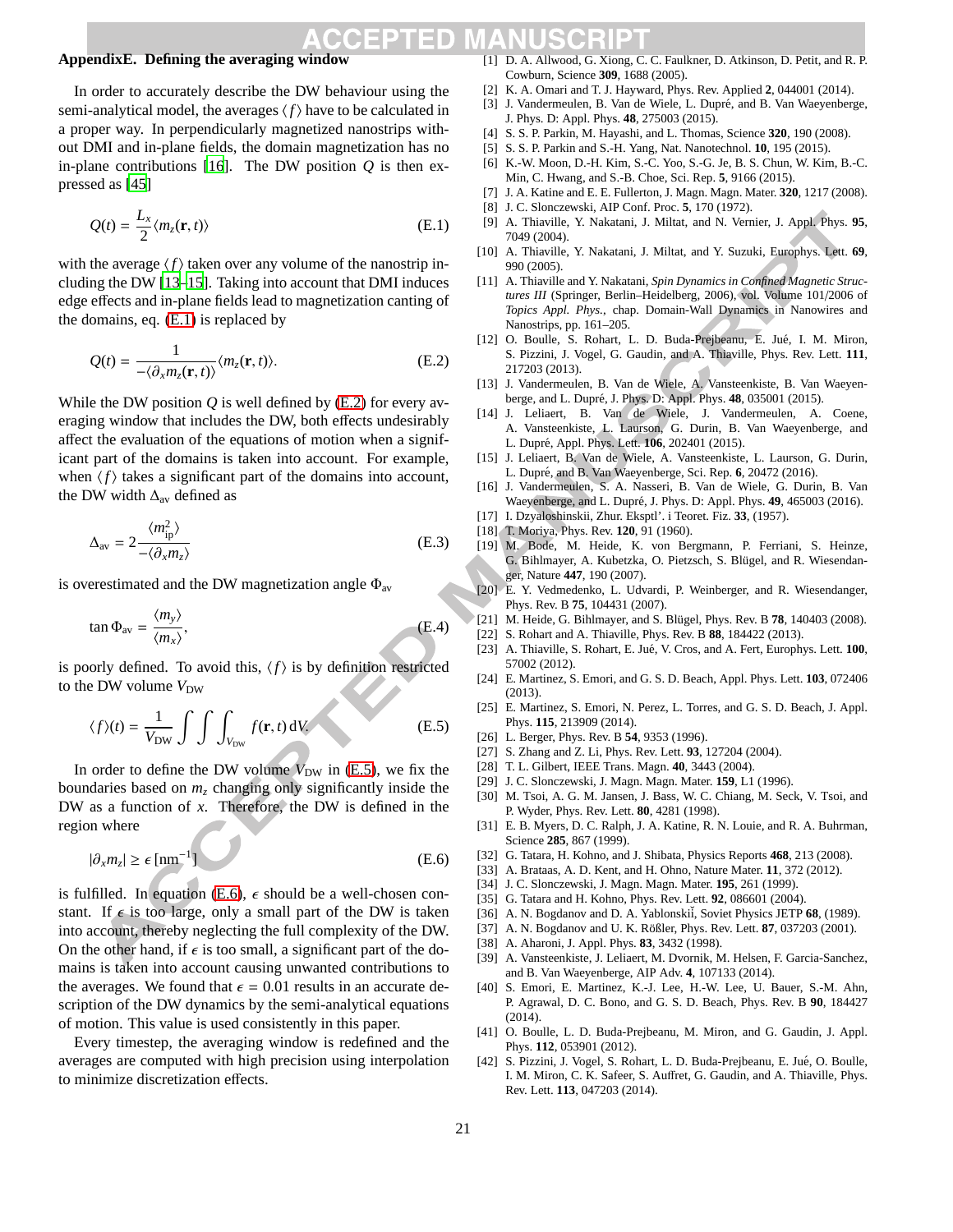#### $\begin{array}{c} \hline \end{array}$  $\bigcap$

- [43] N. L. Schryer and L. R. Walker, J. Appl. Phys. **45**, 5406 (1974).
- [44] A. Smith, K. K. Nielsen, D. V. Christensen, C. R. H. Bahl, R. Bjørk, and J. Hattel, J. Appl. Phys. **107**, 103910 (2010).
- [45] D. G. Porter and M. J. Donahue, J. Appl. Phys. **95**, 6729 (2004).
- [46] A. A. Thiele, Phys. Rev. Lett. **30**, 230 (1973).

ACCEPTED MANUSCRIPT